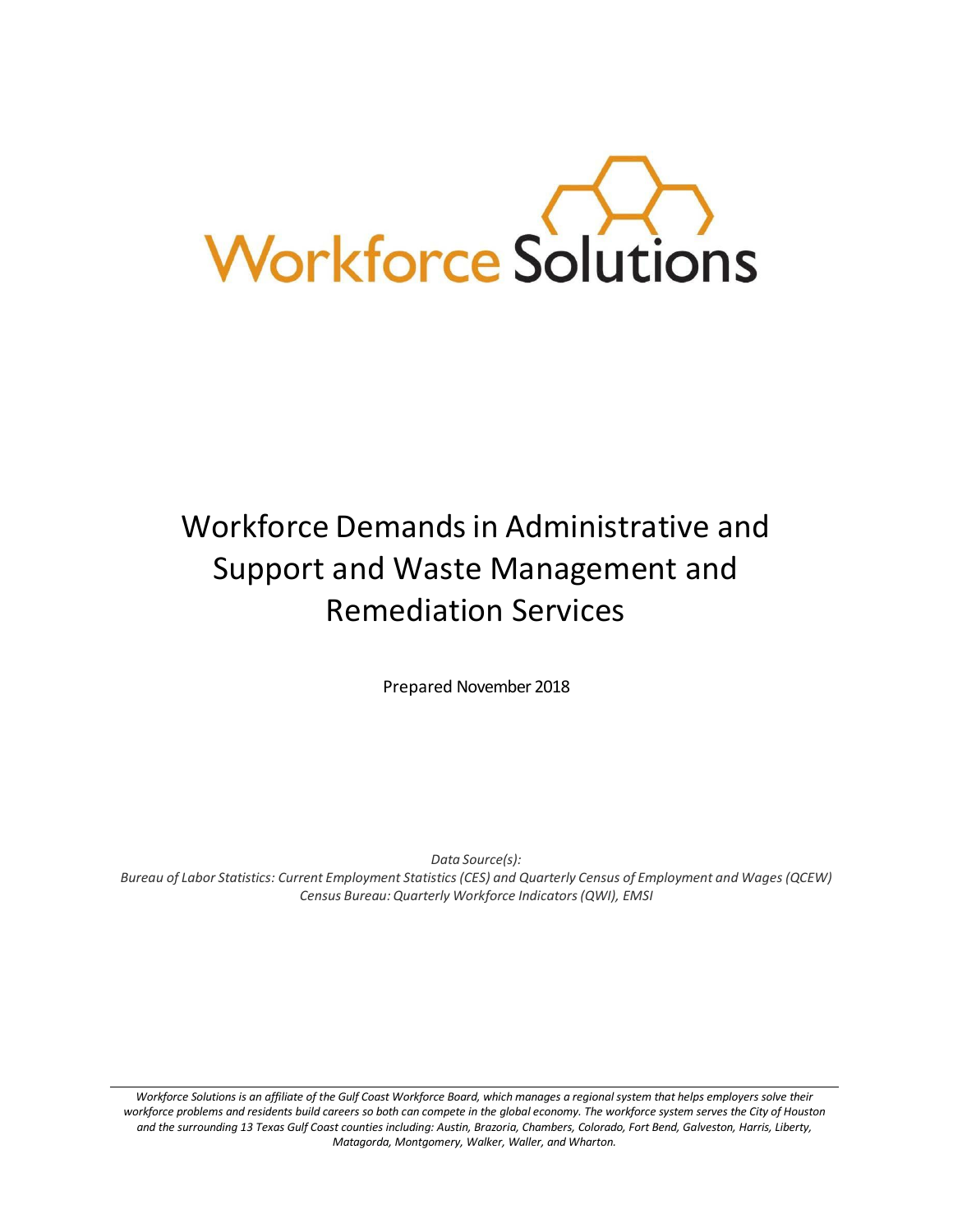## **Overview**

Businesses and organizations within this industry sector specialize in activities that require wide-ranging levels of skill and training. Strong growth prospects and high wages are can be found across much of the sector making it of special interest to the Gulf Coast Workforce Board. This report reviews the definitions of the various subsectors within the industry, examines their past, present, and future trends, and investigates their current staffing patterns and future workforce demands in the Gulf Coast Region.

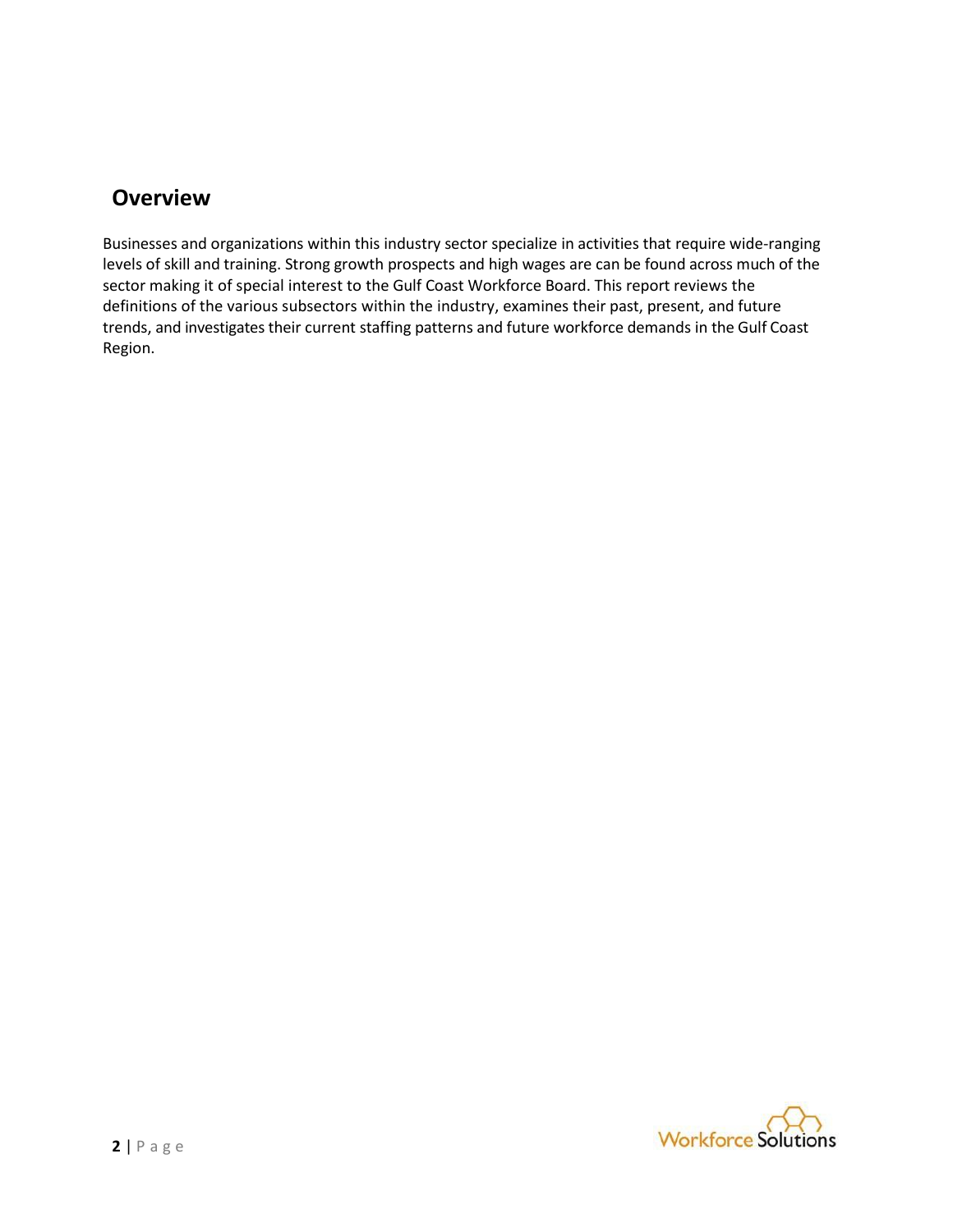## **Administrative and Support and Waste Management and Remediation Services - Defined**

Administrative and Support and Waste Management and Remediation Services (North American Industry Classification System (NAICS) Sector 56) comprises establishments performing routine support activities for the day-to-day operations of other organizations. These essential activities are often undertaken in-house by establishments in many sectors of the economy. The establishments in this sector specialize in one or more of these support activities and provide these services to clients in a variety of industries and, in some cases, to households. Activities performed include:

- Office administration
- Hiring and placing of personnel
- Document preparation and similar clerical services
- Solicitation, collection, security and surveillance services
- Cleaning
- Waste disposal Services

The administrative and management activities performed by establishments in this sector are typically on a contract or fee basis.

These activities may also be performed by establishments that are part of the company or enterprise. However, establishments involved in administering, overseeing, and managing other establishments of the company or enterprise, are classified in NAICS Sector 55, Management of Companies and Enterprises. These establishments normally undertake the strategic and organizational planning and decision-making role of the company or enterprise. Government establishments engaged in administering, overseeing, and managing governmental programs are classified in N AICS Sector 92, Public Administration.

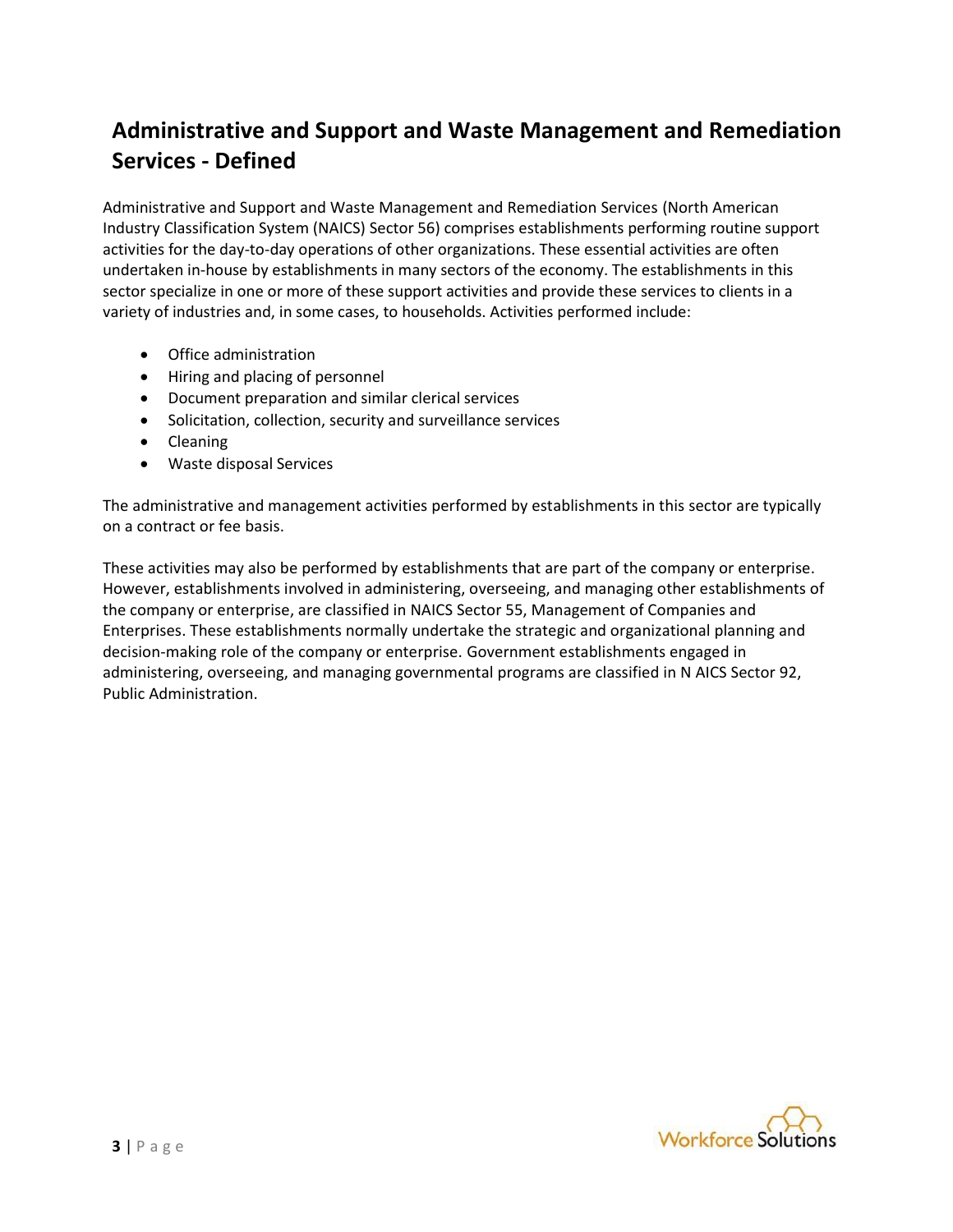### **Major Industries within Administrative and Support and Waste Management and Remediation Services**

#### **561 Administrative and Support Services**

Industries in the Administrative and Support Services subsector group establishments engaged in activities that support the day-to-day operations of other organizations. The processes employed in this sector (e.g., general management, personnel administration, clerical activities, cleaning activities) are often integral parts of the activities of establishments found in all sectors of the economy. The establishments classified in this subsector have specialization in one or more of these activities and can, therefore, provide services to clients in a variety of industries and, in some cases, to households. The individual industries of this subsector are defined on the basis of the particular process that they are engaged in and the particular services they provide.

Many of the activities performed in this subsector are ongoing routine support functions that all businesses and organizations must do and that they have traditionally done for themselves. Recent trends, however, are to contract or purchase such services from businesses that specialize in such activities and can, therefore, provide the services more efficiently.

The industries in this subsector cannot be viewed as strictly "support." The Travel Arrangement and Reservation Services industry group includes travel agents, tour operators, and providers of other travel arrangement services, such as hotel and restaurant reservations and arranging the purchase of tickets, serving many types of clients, including individual consumers. This group was placed in this subsector because the services are often of the "support" nature (e.g., travel arrangement), and businesses and other organizations increasingly purchase such services.

The administrative and management activities performed by establishments in this sector are typically on a contract or fee basis. These activities may also be performed by establishments that are part of the company or enterprise. However, establishments involved in administering, overseeing, and managing other establishments of the company or enterprise are classified in Sector 55, Management of Companies and Enterprises. Establishments in Sector 55, Management of Companies and Enterprises normally undertake the strategic and organizational planning and decision-making role of the company or enterprise. Government establishments engaged in administering, overseeing, and managing governmental programs are classified in Sector 92, Public Administration.

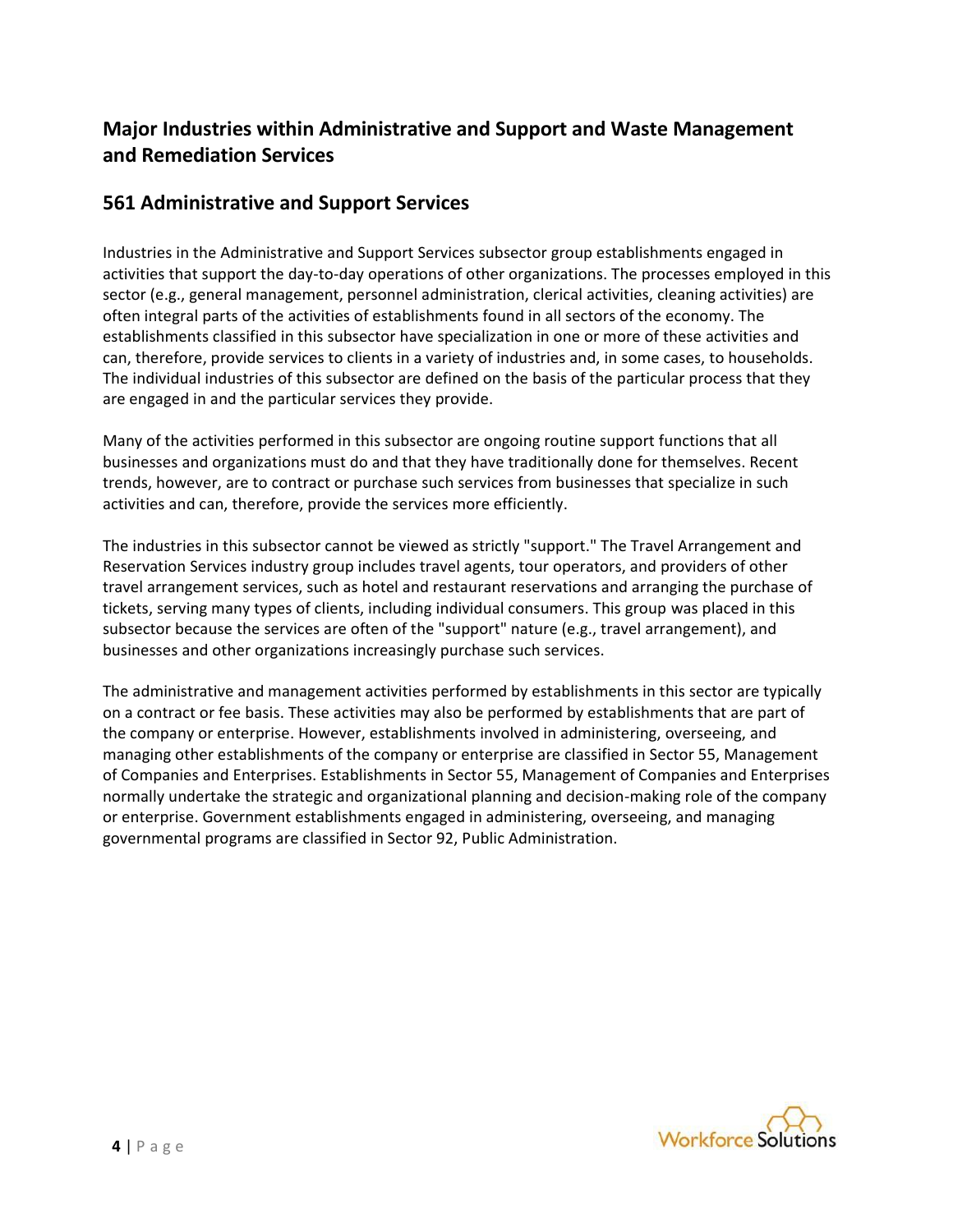Within Administrative and Support Services there are eight industries:

- Office Administrative Services (engaged in a variety of services such as: financial planning; billing and recordkeeping; personnel; and physical distribution and logistics)
- Facilities Support Services (engaged in providing operating staff to perform a combination of support services within a client's facilities. Typical services include: janitorial; maintenance; trash disposal; guard and security; mail routing reception; laundry and related services to support operations within facilities)
- Employment Services (engaged in providing a variety of employment services including: employment placement agencies; temporary help services; and employee leasing services)
- Business Support Services (engaged in providing a variety of ongoing routine, business support functions that businesses traditionally do for themselves: document preparation services; telephone call centers; telemarketing centers; telephone answering services; business services centers such as private mail centers, copy shops; collection agencies; credit bureaus; other miscellaneous business support services; repossession services; court reporting and stenotype services)
- Travel Arrangement and Reservation Services (engaged in a variety of services such as: travel agencies; tour operators; other travel arrangement and reservation services including condominium time-shares, convention or visiting bureaus, reservation (e.g. airline, car rental, hotel, restaurant) services)
- Investigation and Security Services (engaged in providing a variety of services including: investigation, guard, and armored car services; security guard and patrol services; armored car services; security system services; locksmith services)
- Services to Buildings and Dwellings (engaged in providing a variety of services including: exterminating and pest control services; janitorial services; landscaping services; carpet and upholstery cleaning services; other services to buildings and dwellings such as exterior cleaning, chimney cleaning, swimming pool cleaning and maintenance, duct cleaning, gutter cleaning)
- Other Support Services (engaged in providing day-to-day business and other organizational support services not classified elsewhere including: packaging and labelling services; convention and trade show organizers; all other support services such as bartering services, inventory taking services, flagging traffic control services)

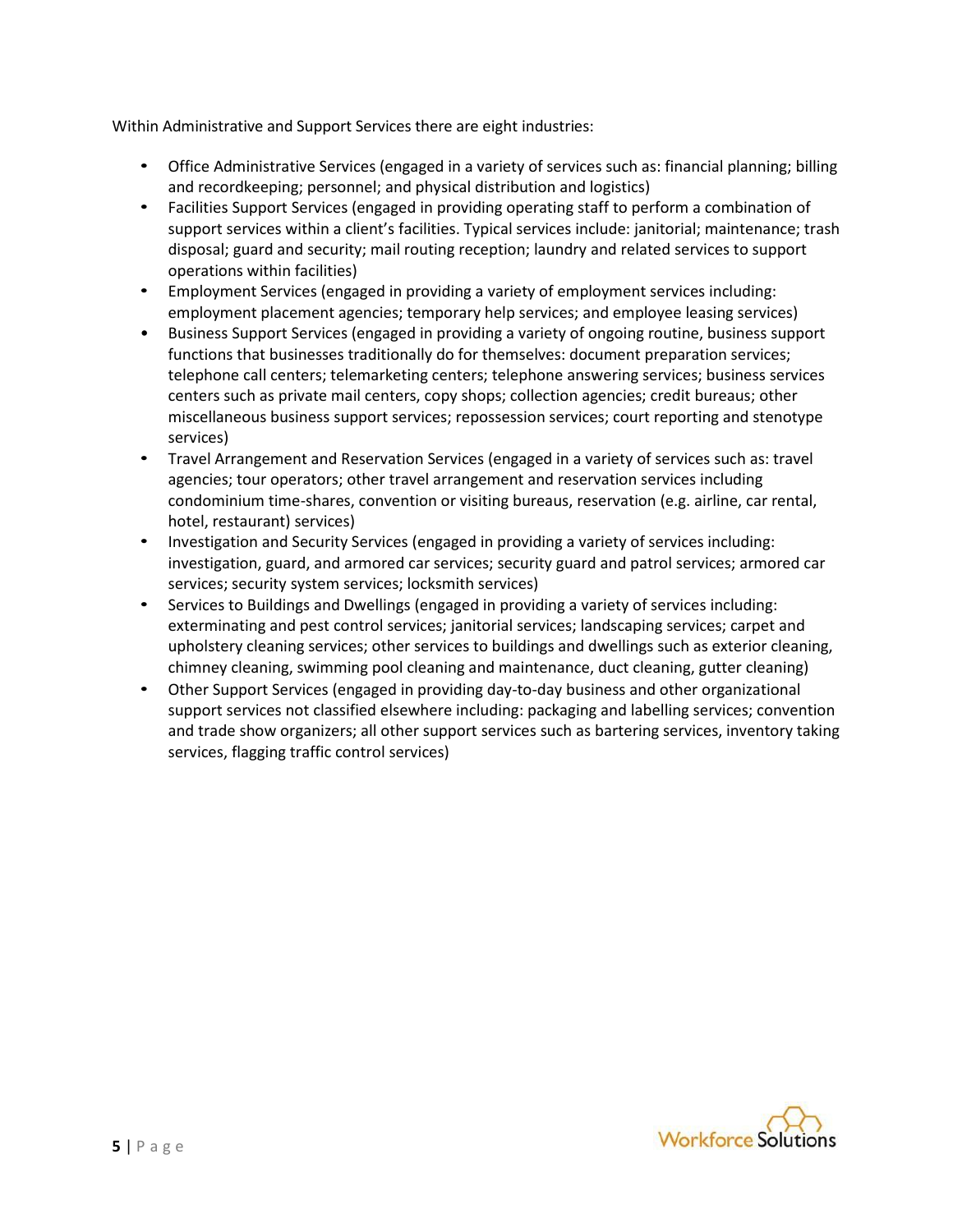#### **562 Waste Management and Remediation Services**

Industries in the Administrative and Support Services subsector group establishments engaged in activities that support the collection, treatment, and disposal of waste materials.

Within Waste Management and Remediation Services there are three industries:

- Waste Collection (engaged in: collecting and/or hauling hazardous waste, nonhazardous waste, and/or recyclable materials within a local area; operating hazardous or nonhazardous waste transfer stations)
- Waste Treatment and Disposal (engaged in: operating waste treatment or disposal facilities other than sewer systems or sewage treatment facilities; combined collecting and/or hauling of waste materials and operating waste treatment or disposal facilities including waste combustors and incinerators, solid waste landfills, and compost dumps)
- Remediation and Other Waste Management Services (engaged in: remediation and cleanup of contaminated buildings, sites, soil, or ground water; integrated mine reclamation activities including demolition, soil remediation, waste water treatment, hazardous material removal, contouring land, and revegetation; asbestos, lead paint, and other toxic material abatement; operating facilities for separating and sorting recyclable materials from nonhazardous waste streams; operating facilities where commingled recyclable materials such as paper, plastic, used beverage cans, and metals. Are sorted; beach cleaning; septic tank services; portable toilet renting and/or servicing; sewer cleaning; commercial or industrial tank cleaning)

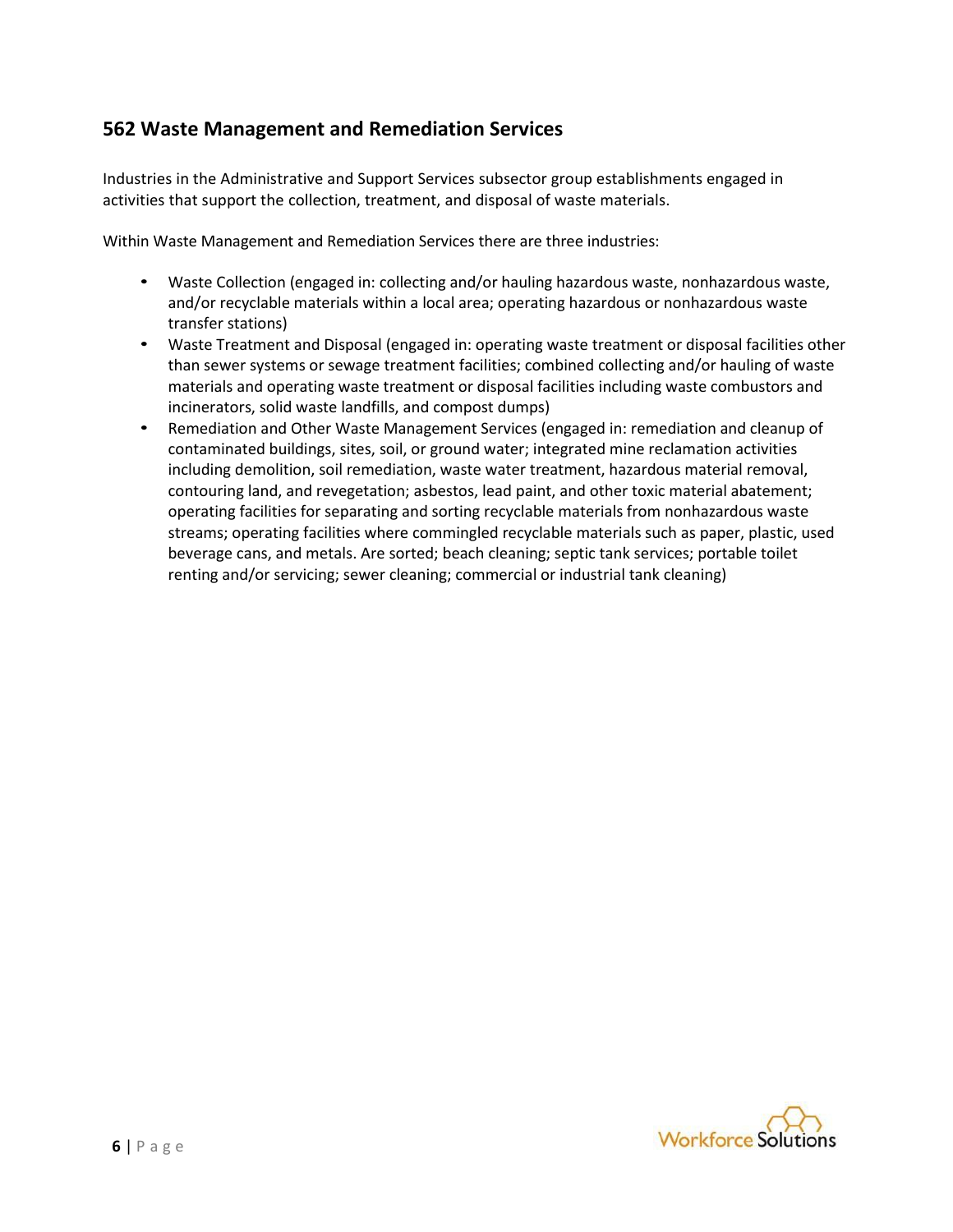## **Administrative and Support and Waste Management and Remediation Services (NAICS Sector 56) Contribution of Employment in the Professional and Business Services Super Sector**

For the four quarters of 2017, there were an average 459,799 jobs in the Professional and Businesses super sector. Administrative and Support and Waste Management and Remediation Services comprised 45.0 percent of the total number of private Professional and Business Services jobs in the Gulf Coast region. Relative to other major sectors within Professional and Business Services, Administrative and Support Services and Waste Management Services was the second-largest in terms of employment. (See Chart 1.)



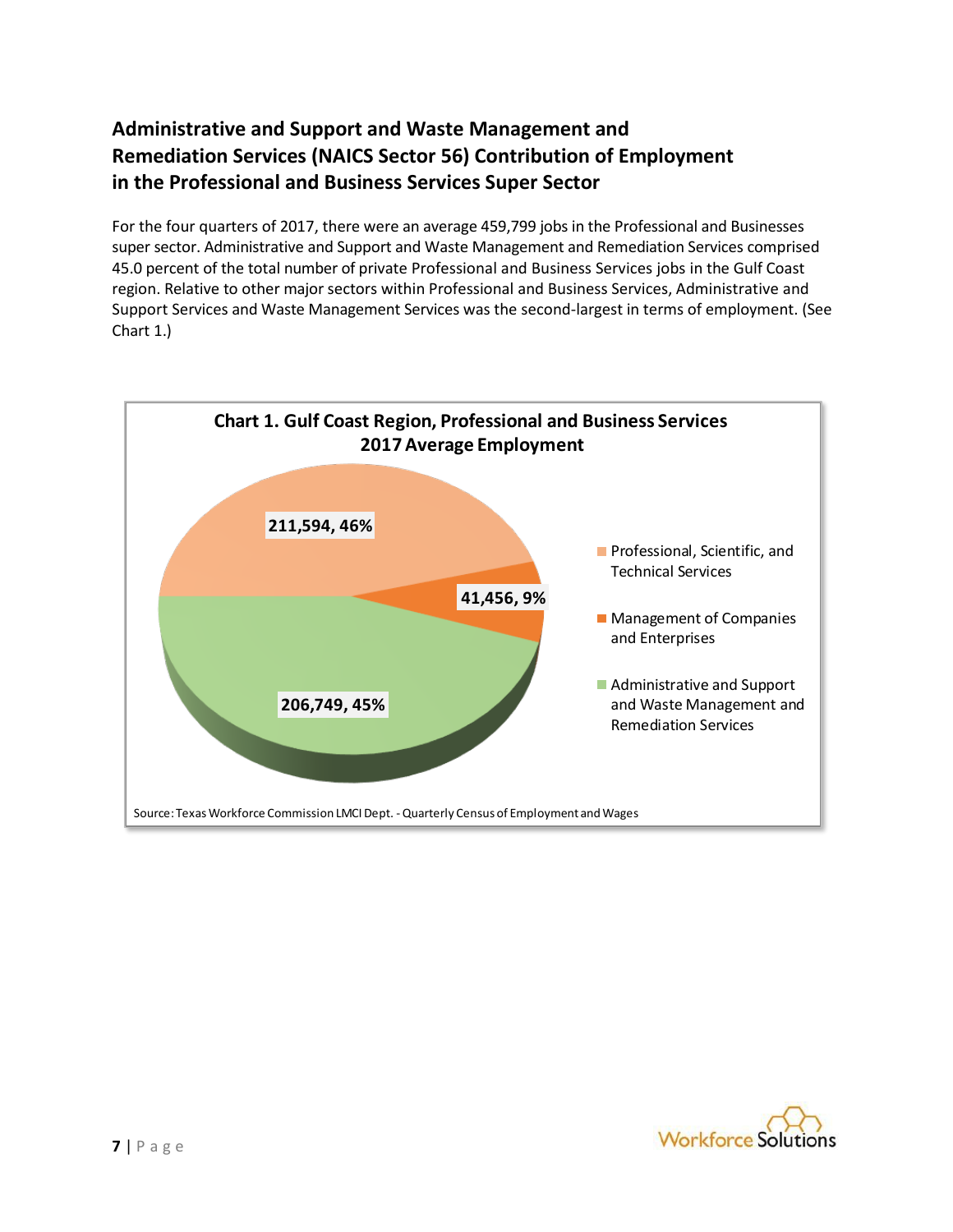### **Major Industries Within Administrative and Support Services (NAICS 561)**

Industries in the Administrative and Support Services subsector group establishments engaged in activities supporting the day-to-day operations of other organizations. The processes employed in this sector (e.g., general management, personnel administration, clerical activities, cleaning activities) are often integral parts of the activities of establishments found in all sectors of the economy.

Within Administrative and Support Services there are eight major industries:

- Office Administrative Services\*
- Facilities Support Services
- Employment Services\*
- Business Support Services
- Travel Arrangement and Reservation Services
- Investigation and Security Services
- Services to Buildings and Dwellings
- **Other Support Services**

Among these eight industries, Employment Services and Services to Buildings and Dwellings constitute nearly two-thirds, 64.0 percent, of employment in Administrative and Support Services. (See Chart 2.) Offices Administrative Services and Investigation and Security Services represent the next largest industries with twelve percent of employment each of Administrative and Support Services.



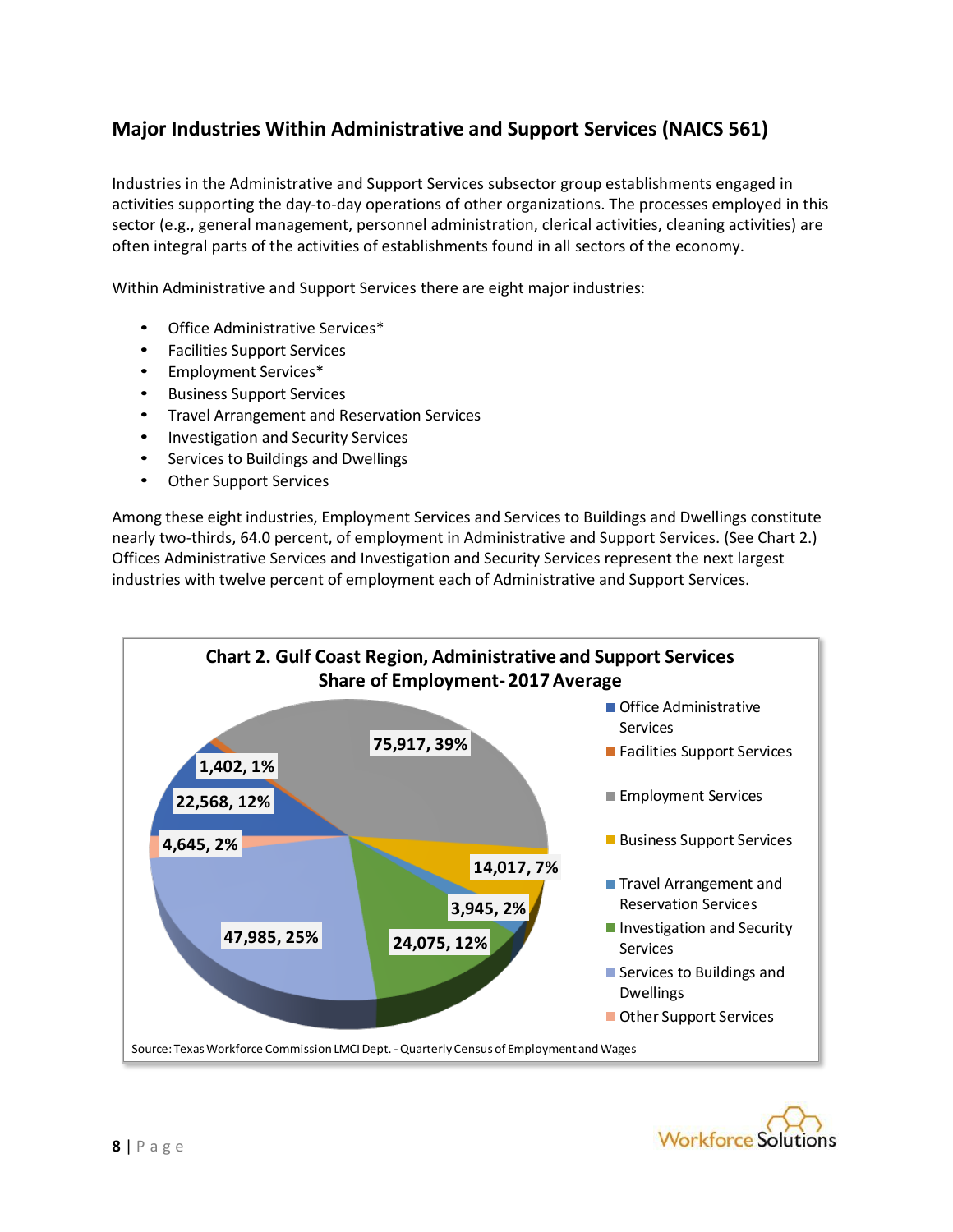### **Major Industries Within Waste Management and Remediation Services (NAICS 562)**

Industries in the Waste Management and Remediation Services subsector group establishments engaged in activities that support the collection, treatment, and disposal of waste materials.

Within Waste Management and Remediation Services there are three major industries:

- Waste Collection
- Waste Treatment and Disposal
- Remediation and Other Waste Management Services

Among these industries, Waste Treatment and Disposal represents the largest portion of jobs, 43 percent, in Waste Management and Remediation Services. Waste Collection and Remediation and Other Waste Management Services represent smaller but similar numbers of jobs, 29 percent and 28 percent respectively. (See Chart 3.)



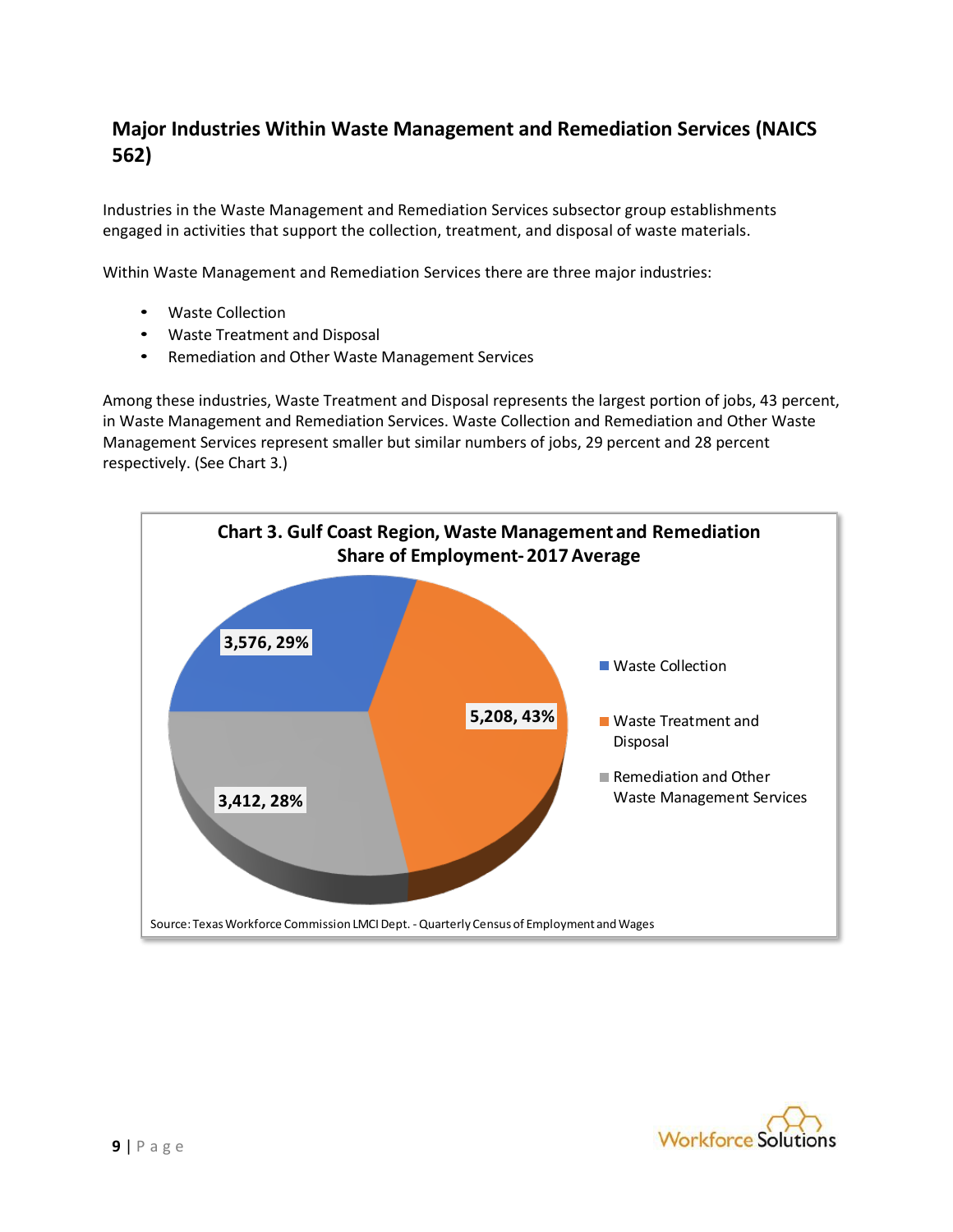### **Recent Employment Trends in Administrative and Support Services (NAICS 561)**

Administrative and Support Services added some 12,541 jobs over the past five years. The 6.9 percent increase was weaker than the 9.8 percent increase of the Gulf Coast Region as a whole. Employment trends within Administrative and Support Services varied with strongest job growth in Office Administrative Services, up 3,003 jobs or 15.4 percent. Investigation and Security Services added jobs at the second fastest pace over the past twelve years, up 2,367 jobs or 10.9 percent. Employment Services added the largest number of jobs, up 4,065 jobs or 5.7 percent. Services to Buildings and Dwellings added the second largest number of new jobs, up 3,469 jobs or 7.8 percent. Investigation and Security Services was the fourth primary job producer adding 2,367 jobs, up 10.9 percent. The only substantial loss was in Business Support Services because of declines at collection agencies, down 1,715 or 10.9 percent. (See Chart 4.)



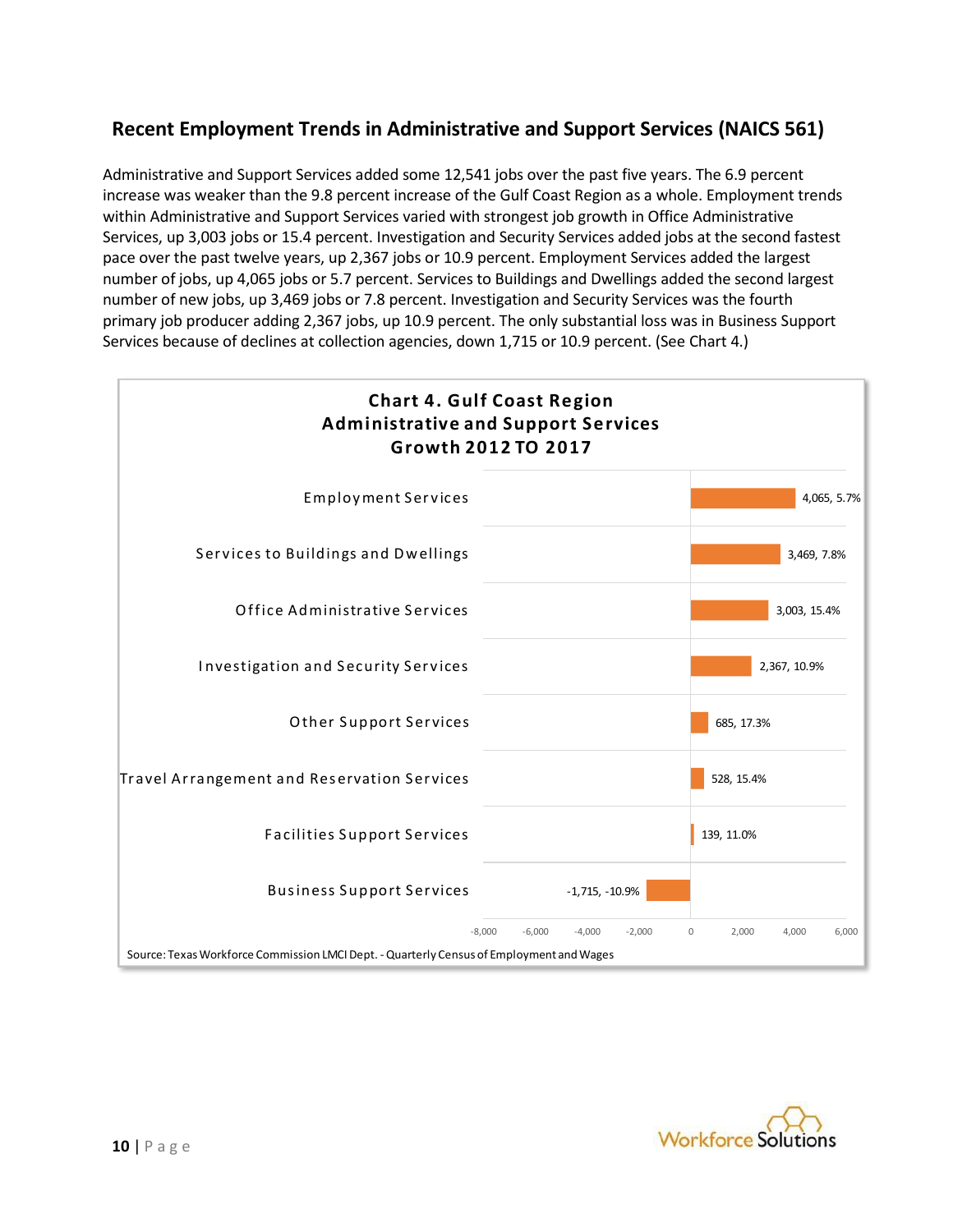### **Administrative and Support Services and the Fluctuating Price of Oil**

As with several industries in the Gulf Coast Region employment trends in Administrative and Support Services have been impacted by the course of oil prices. This can be seen by the change in pace of job growth that coincides with the change in price of oil. Looking back to The Great Recession the pace of job growth reached as high as 8.4 percent in March 2006 subsequently turning negative reaching a peak rate of loss of 11.4 percent in October 2009. While some of the decline in employment can be attributed to the recession it is likely a slowing in activity as related to oil prices played substantial role in the decline. To demonstrate, the pace of job growth was 4.2 percent December 2014 as oil prices were on the decline and by June 2016 the pace of job growth had turned negative, down 2.5 percent. (See Chart 4.)



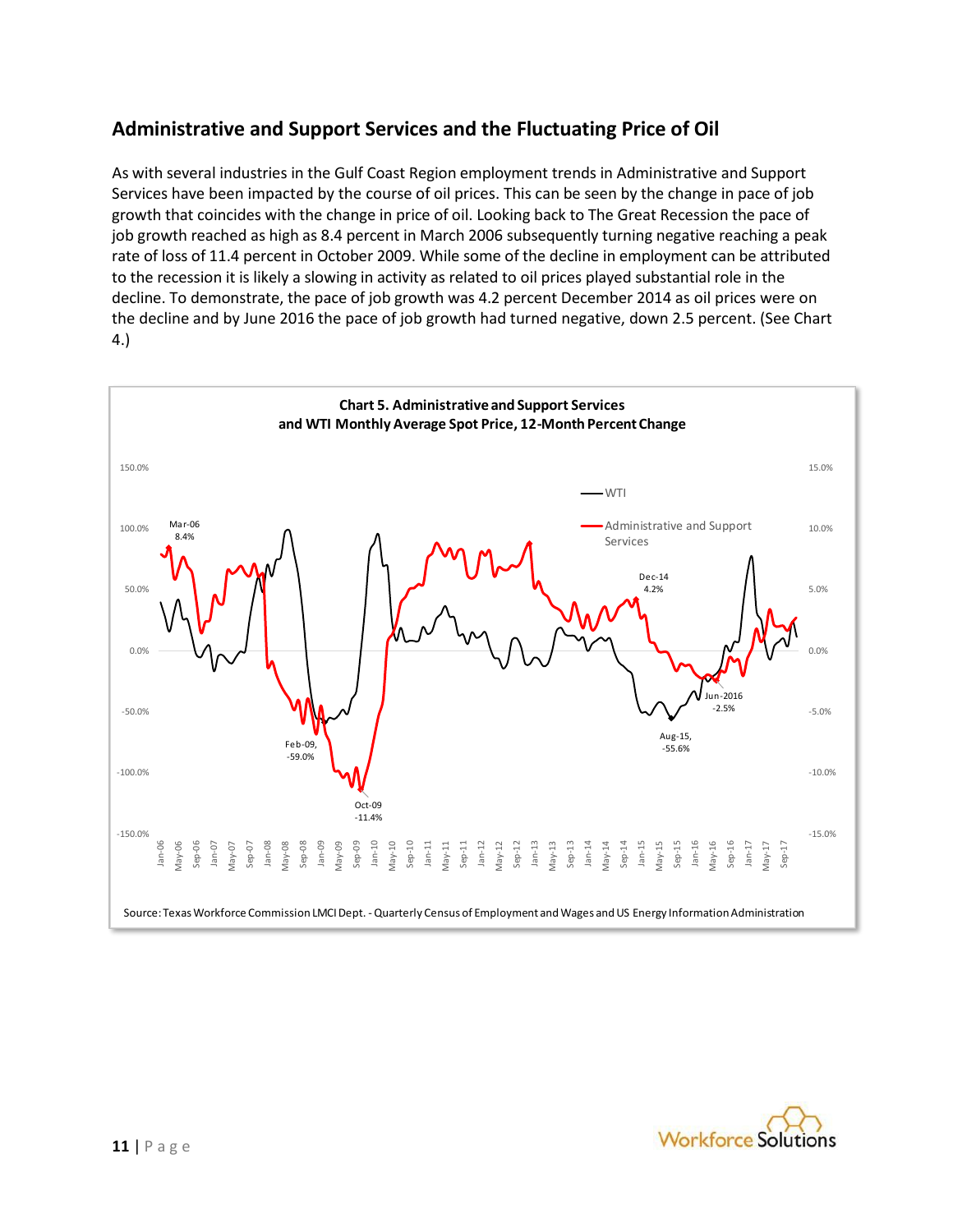### **Administrative and Support Services - Employment Projections (NAICS 561)**

Administrative and Support Services is projected to add an estimated 24,975 jobs from 2016 to 2026. The 13.0 percent increase is considerably weaker than the projected 17.4 percent increase for all industries in the Gulf Coast Region. Among the eight major Administrative and Support Services Industries, five are projected to add jobs at a faster pace than the Gulf Coast Region as a whole: Office Administrative Services (22.9 percent), Investigation and Security Services (19.2 percent), Business Support Services (19.8 percent), Other Support Services (19.0 percent) and Facilities Support Services (24.7 percent). While Facilities Support Services is expected to add jobs at the fastest pace of 24.7 percent it is expected to add only 389 new jobs. The single largest contributor to growth is projected to be Employment Services, adding 5,669 jobs over the ten-year period at a much lower rate of 7.9 percent. (See Table 1.)

| Industry |                                                    |           | <b>Annual Average Employment</b> | <b>Number</b> | Percent |
|----------|----------------------------------------------------|-----------|----------------------------------|---------------|---------|
| Code     | <b>Industry Title</b>                              | 2016      | 2026                             | Change        | Change  |
|          | <b>Total, All Industries</b>                       | 3,202,048 | 3,757,792                        | 555.744       | 17.4    |
| 561      | <b>Total Administrative and Support Services</b>   | 191,552   | 216,527                          | 24,975        | 13.0    |
| 5615     | <b>Travel Arrangement and Reservation Services</b> | 3,900     | 4,092                            | 192           | 4.9     |
| 5612     | <b>Facilities Support Services</b>                 | 1,572     | 1,961                            | 389           | 24.7    |
| 5619     | Other Support Services                             | 4,553     | 5,417                            | 864           | 19.0    |
| 5614     | <b>Business Support Services</b>                   | 13,662    | 16,361                           | 2,699         | 19.8    |
| 5616     | <b>Investigation and Security Services</b>         | 23,794    | 28,352                           | 4,558         | 19.2    |
| 5611     | <b>Office Administrative Services</b>              | 22,625    | 27,801                           | 5,176         | 22.9    |
| 5617     | Services to Buildings and Dwellings                | 49,633    | 55,061                           | 5,428         | 10.9    |
| 5613     | <b>Employment Services</b>                         | 71.813    | 77,482                           | 5,669         | 7.9     |

#### **Table 1. Gulf Coast Region Projections**

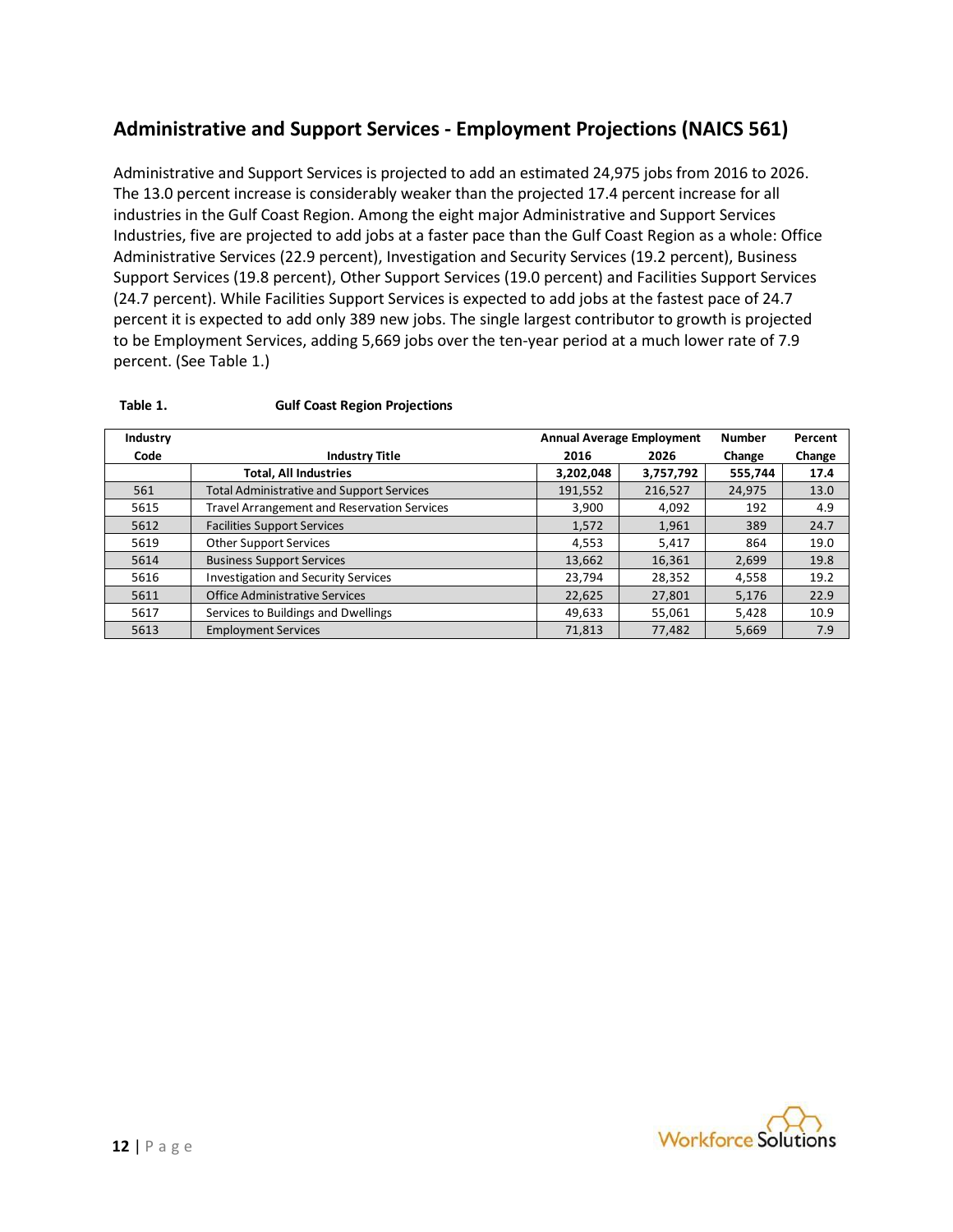### **Occupational Demand for Office Administrative Services (NAICS 5611)**

Table 2 represents the top 20 occupations in the office administrative services subsector and their projected employment levels in 2018 and 2023. Total demand for each occupation is higher since replacement demand data by industry is unavailable.

| Occupation |                                                                                 | <b>Annual Average Employment</b> |                         | Number | Percent | Median             |
|------------|---------------------------------------------------------------------------------|----------------------------------|-------------------------|--------|---------|--------------------|
| Code       | <b>Occupation Titel</b>                                                         | 2018                             | 2023                    | Change | Change  | <b>Hourly Wage</b> |
| 43-9061    | Office Clerks, General                                                          | 2,066                            | 2,247                   | 181    | 8.8%    | \$17.20            |
| 43-4051    | <b>Customer Service Representatives</b>                                         | 1,867                            | 2,051                   | 183    | 9.8%    | \$15.53            |
| 11-1021    | <b>General and Operations Managers</b>                                          | 1,137                            | 1,321                   | 184    | 16.2%   | \$58.94            |
| 43-3031    | Bookkeeping, Accounting, and Auditing Clerks                                    | 1,060                            | 1,175                   | 115    | 10.9%   | \$19.62            |
| 13-2011    | <b>Accountants and Auditors</b>                                                 | 976                              | 1,117                   | 141    | 14.5%   | \$37.66            |
| 43-3021    | <b>Billing and Posting Clerks</b>                                               | 948                              | 1,096                   | 148    | 15.6%   | \$18.30            |
| 43-1011    | First-Line Supervisors of Office and Administrative Support Workers             | 817                              | 902                     | 85     | 10.3%   | \$28.28            |
| 43-6014    | Secretaries and Administrative Assistants, Except Legal, Medical, and Executive | 780                              | 845                     | 66     | 8.4%    | \$16.96            |
| 41-3099    | Sales Representatives, Services, All Other                                      | 669                              | 763                     | 94     | 14.1%   | \$25.16            |
| 43-6013    | <b>Medical Secretaries</b>                                                      | 564                              | 629                     | 65     | 11.5%   | \$16.26            |
| 13-1199    | Business Operations Specialists, All Other                                      | 561                              | 651                     | 89     | 15.9%   | \$39.04            |
| 13-1071    | Human Resources Specialists                                                     | 478                              | 563                     | 85     | 17.8%   | \$30.84            |
| 29-2071    | Medical Records and Health Information Technicians                              | 359                              | 416                     | 56     | 15.7%   | \$20.21            |
| 13-1111    | <b>Management Analysts</b>                                                      | 358                              | 419                     | 61     | 17.0%   | \$48.11            |
| 15-1151    | <b>Computer User Support Specialists</b>                                        | 308                              | 351                     | 43     | 14.1%   | \$26.84            |
| 43-3011    | <b>Bill and Account Collectors</b>                                              | 304                              | 335                     | 31     | 10.1%   | \$18.40            |
| 11-3031    | <b>Financial Managers</b>                                                       | 300                              | 369                     | 69     | 22.9%   | \$69.70            |
| 15-1121    | <b>Computer Systems Analysts</b>                                                | 280                              | 312                     | 33     | 11.7%   | \$44.74            |
| 43-4171    | Receptionists and Information Clerks                                            | 259                              | 290                     | 31     | 11.8%   | \$12.56            |
| 43-6011    | Executive Secretaries and Executive Administrative Assistants                   | 248                              | 258                     | 9      | 3.8%    | \$29.20            |
|            | $\cdot$<br>. .<br>$\overline{\phantom{a}}$<br>. .                               |                                  | $1 + 1 + 1 - 1 - 1 - 1$ |        |         |                    |

#### **Gulf Coast Region Projections Top 20 Occupations in Office Administrative Services**

#### **Occupational Demand for Facilities Support Services (NAICS 5612)**

Table 3 represents the top 20 occupations in the facilities support services subsector and their projected employment levels in 2018 and 2023. Total demand for each occupation is higher since replacement demand data by industry is unavailable.

| Table 3.   | <b>Gulf Coast Region Projections</b><br><b>Top 20 Occupations in Facilities Support Services</b> |                                  |      |        |          |                    |
|------------|--------------------------------------------------------------------------------------------------|----------------------------------|------|--------|----------|--------------------|
| Occupation |                                                                                                  | <b>Annual Average Employment</b> |      | Number | Percent  | Median             |
| Code       | <b>Occupation Titel</b>                                                                          | 2018                             | 2023 | Change | Change   | <b>Hourly Wage</b> |
| 33-3012    | <b>Correctional Officers and Jailers</b>                                                         | 301                              | 238  | $-63$  | $-20.9%$ | \$21.92            |
| 37-2011    | Janitors and Cleaners, Except Maids and Housekeeping Cleaners                                    | 142                              | 135  | $-7$   | $-4.7%$  | \$10.66            |
| 37-2012    | Maids and Housekeeping Cleaners                                                                  | 76                               | 70   | $-7$   | $-8.6%$  | \$9.58             |
| 33-9032    | Security Guards                                                                                  | 66                               | 59   | $-7$   | $-11.2%$ | \$11.97            |
| 49-9071    | Maintenance and Repair Workers, General                                                          | 62                               | 57   | $-5$   | $-7.8%$  | \$17.46            |
| 43-9061    | Office Clerks, General                                                                           | 30                               | 26   | $-4$   | $-14.4%$ | \$17.20            |
| 53-7062    | Laborers and Freight, Stock, and Material Movers, Hand                                           | 21                               | 20   | $-2$   | $-7.3%$  | \$12.52            |
| 21-1092    | Probation Officers and Correctional Treatment Specialists                                        | 19                               | 16   | $-2$   | $-12.9%$ | \$21.64            |
| 43-5081    | Stock Clerks and Order Fillers                                                                   | 18                               | 17   | $-2$   | $-8.4%$  | \$12.30            |
| 11-1021    | <b>General and Operations Managers</b>                                                           | 18                               | 17   | $-2$   | $-8.9%$  | \$58.94            |
| 37-3011    | Landscaping and Groundskeeping Workers                                                           | 16                               | 14   | $-1$   | $-7.6%$  | \$12.14            |
| 53-7051    | <b>Industrial Truck and Tractor Operators</b>                                                    | 15                               | 13   | $-2$   | $-12.0%$ | \$15.95            |
| 47-2111    | Electricians                                                                                     | 14                               | 12   | $-1$   | $-10.5%$ | \$26.15            |
| 39-3031    | Ushers, Lobby Attendants, and Ticket Takers                                                      | 14                               | 12   | $-2$   | $-12.4%$ | \$9.31             |
| 51-6011    | Laundry and Dry-Cleaning Workers                                                                 | 13                               | 12   | $-1$   | $-5.1%$  | \$9.95             |
| 53-6021    | <b>Parking Lot Attendants</b>                                                                    | 12                               | 11   | $-1$   | $-11.4%$ | \$9.90             |
| 49-9021    | Heating, Air Conditioning, and Refrigeration Mechanics and Installers                            | 12                               | 11   | $-1$   | $-7.9%$  | \$22.00            |
| 33-1011    | First-Line Supervisors of Correctional Officers                                                  | 12                               | $10$ | na     | na       | \$23.16            |
| 41-3099    | Sales Representatives, Services, All Other                                                       | 12                               | 10   | $-1$   | $-12.2%$ | \$25.16            |
| 35-3022    | Counter Attendants, Cafeteria, Food Concession, and Coffee Shop                                  | 11                               | 10   | $-1$   | $-7.8%$  | \$9.22             |
|            |                                                                                                  |                                  |      |        |          |                    |



**Table 2.**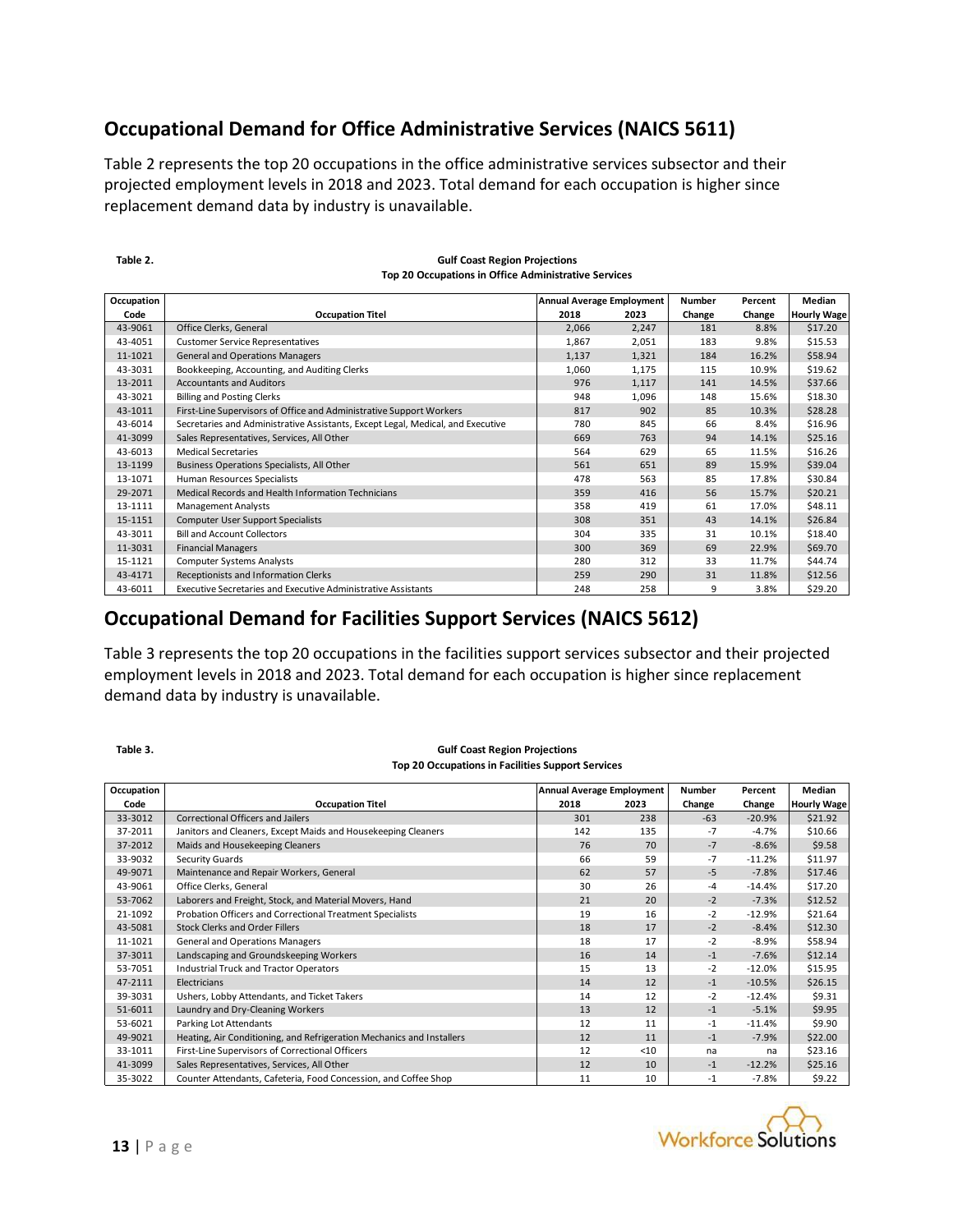#### **Occupational Demand for Employment Services (NAICS 5613)**

Table 4 represents the top 20 occupations in the employment services subsector and their projected employment levels in 2018 and 2023. Total demand for each occupation is higher since replacement demand data by industry is unavailable.

| Table 4.   | <b>Gulf Coast Region Projections</b><br>Top 20 Occupations in Employment Services |                                  |        |               |         |                    |
|------------|-----------------------------------------------------------------------------------|----------------------------------|--------|---------------|---------|--------------------|
| Occupation |                                                                                   | <b>Annual Average Employment</b> |        | <b>Number</b> | Percent | Median             |
| Code       | <b>Occupation Titel</b>                                                           | 2018                             | 2023   | Change        | Change  | <b>Hourly Wage</b> |
| 53-7062    | Laborers and Freight, Stock, and Material Movers, Hand                            | 9,399                            | 10,266 | 867           | 9.2%    | \$12.52            |
| 51-9198    | Helpers--Production Workers                                                       | 5,924                            | 7,024  | 1,099         | 18.6%   | \$13.95            |
| 43-9061    | Office Clerks, General                                                            | 4,134                            | 4,232  | 98            | 2.4%    | \$17.20            |
| 43-4051    | <b>Customer Service Representatives</b>                                           | 2,424                            | 2,498  | 74            | 3.0%    | \$15.53            |
| 13-1071    | Human Resources Specialists                                                       | 2,276                            | 2,459  | 182           | 8.0%    | \$30.84            |
| 51-2098    | Assemblers and Fabricators, All Other, Including Team Assemblers                  | 2,242                            | 2,435  | 193           | 8.6%    | \$13.80            |
| 53-7051    | <b>Industrial Truck and Tractor Operators</b>                                     | 2,015                            | 2,156  | 141           | 7.0%    | \$15.95            |
| 53-7064    | Packers and Packagers, Hand                                                       | 1,820                            | 2,017  | 196           | 10.8%   | \$10.34            |
| 43-6014    | Secretaries and Administrative Assistants, Except Legal, Medical, and Executive   | 1,501                            | 1,518  | 16            | 1.1%    | \$16.96            |
| 39-9021    | Personal Care Aides                                                               | 1,401                            | 1,491  | 90            | 6.4%    | \$9.19             |
| 51-9061    | Inspectors, Testers, Sorters, Samplers, and Weighers                              | 1,362                            | 1,323  | $-39$         | $-2.9%$ | \$19.94            |
| 29-1141    | <b>Registered Nurses</b>                                                          | 1,115                            | 1,204  | 90            | 8.0%    | \$37.60            |
| 47-2061    | <b>Construction Laborers</b>                                                      | 1,077                            | 1,168  | 91            | 8.5%    | \$14.59            |
| 43-5081    | <b>Stock Clerks and Order Fillers</b>                                             | 1,067                            | 1,159  | 92            | 8.6%    | \$12.30            |
| 41-3099    | Sales Representatives, Services, All Other                                        | 1,035                            | 1,102  | 68            | 6.6%    | \$25.16            |
| 25-3098    | Substitute Teachers                                                               | 1,026                            | 1,120  | 94            | 9.1%    | \$12.27            |
| 51-9111    | Packaging and Filling Machine Operators and Tenders                               | 825                              | 912    | 87            | 10.5%   | \$14.79            |
| 31-1014    | <b>Nursing Assistants</b>                                                         | 804                              | 871    | 67            | 8.4%    | \$12.82            |
| 29-2061    | Licensed Practical and Licensed Vocational Nurses                                 | 761                              | 817    | 56            | 7.3%    | \$22.77            |
| 51-9199    | Production Workers, All Other                                                     | 751                              | 867    | 117           | 15.5%   | \$16.01            |

#### **Gulf Coast Region Projections Top 20 Occupations in Employment Services**

#### **Occupational Demand for Business Support Services (NAICS 5614)**

Table 5 represents the top 20 occupations in the business support services subsector and their projected employment levels in 2018 and 2023. Total demand for each occupation is higher since replacement demand data by industry is unavailable.

| Table 5.   | <b>Gulf Coast Region Projections</b>                                            |                                  |       |                |          |                    |
|------------|---------------------------------------------------------------------------------|----------------------------------|-------|----------------|----------|--------------------|
|            | <b>Top 20 Occupations in Business Support Services</b>                          |                                  |       |                |          |                    |
| Occupation |                                                                                 | <b>Annual Average Employment</b> |       | <b>Number</b>  | Percent  | Median             |
| Code       | <b>Occupation Titel</b>                                                         | 2018                             | 2023  | Change         | Change   | <b>Hourly Wage</b> |
| 43-4051    | <b>Customer Service Representatives</b>                                         | 4,697                            | 4,670 | $-27$          | $-0.6%$  | \$15.53            |
| 43-3011    | <b>Bill and Account Collectors</b>                                              | 1,462                            | 1,410 | -53            | $-3.6%$  | \$18.40            |
| 41-3099    | Sales Representatives, Services, All Other                                      | 865                              | 879   | 13             | 1.5%     | \$25.16            |
| 41-9041    | <b>Telemarketers</b>                                                            | 806                              | 724   | $-83$          | $-10.2%$ | \$12.65            |
| 43-1011    | First-Line Supervisors of Office and Administrative Support Workers             | 583                              | 569   | $-14$          | $-2.4%$  | \$28.28            |
| 43-9061    | Office Clerks, General                                                          | 403                              | 391   | $-13$          | $-3.2%$  | \$17.20            |
| 23-2091    | <b>Court Reporters</b>                                                          | 306                              | 305   | $-2$           | $-0.5%$  | \$28.07            |
| 11-1021    | General and Operations Managers                                                 | 250                              | 253   | 4              | 1.5%     | \$58.94            |
| 43-9071    | Office Machine Operators, Except Computer                                       | 229                              | 206   | $-23$          | $-10.0%$ | \$13.78            |
| 43-2011    | Switchboard Operators, Including Answering Service                              | 214                              | 182   | $-31$          | $-14.6%$ | \$14.42            |
| 31-9094    | <b>Medical Transcriptionists</b>                                                | 207                              | 215   | 8              | 4.1%     | \$19.19            |
| 43-9051    | Mail Clerks and Mail Machine Operators, Except Postal Service                   | 204                              | 213   | 9              | 4.6%     | \$13.71            |
| 15-1151    | <b>Computer User Support Specialists</b>                                        | 198                              | 202   | $\overline{4}$ | 1.8%     | \$26.84            |
| 41-1012    | First-Line Supervisors of Non-Retail Sales Workers                              | 194                              | 195   | $\Omega$       | 0.2%     | \$36.50            |
| 41-2021    | <b>Counter and Rental Clerks</b>                                                | 183                              | 176   | $-7$           | $-3.9%$  | \$12.15            |
| 13-1151    | Training and Development Specialists                                            | 150                              | 155   | 5              | 3.2%     | \$33.27            |
| 13-1199    | Business Operations Specialists, All Other                                      | 140                              | 143   | $\overline{2}$ | 1.5%     | \$39.04            |
| 43-6014    | Secretaries and Administrative Assistants, Except Legal, Medical, and Executive | 129                              | 121   | -8             | $-6.4%$  | \$16.96            |
| 43-3021    | <b>Billing and Posting Clerks</b>                                               | 117                              | 120   | 3              | 2.2%     | \$18.30            |
| 43-3031    | Bookkeeping, Accounting, and Auditing Clerks                                    | 115                              | 111   | -4             | $-3.9%$  | \$19.62            |

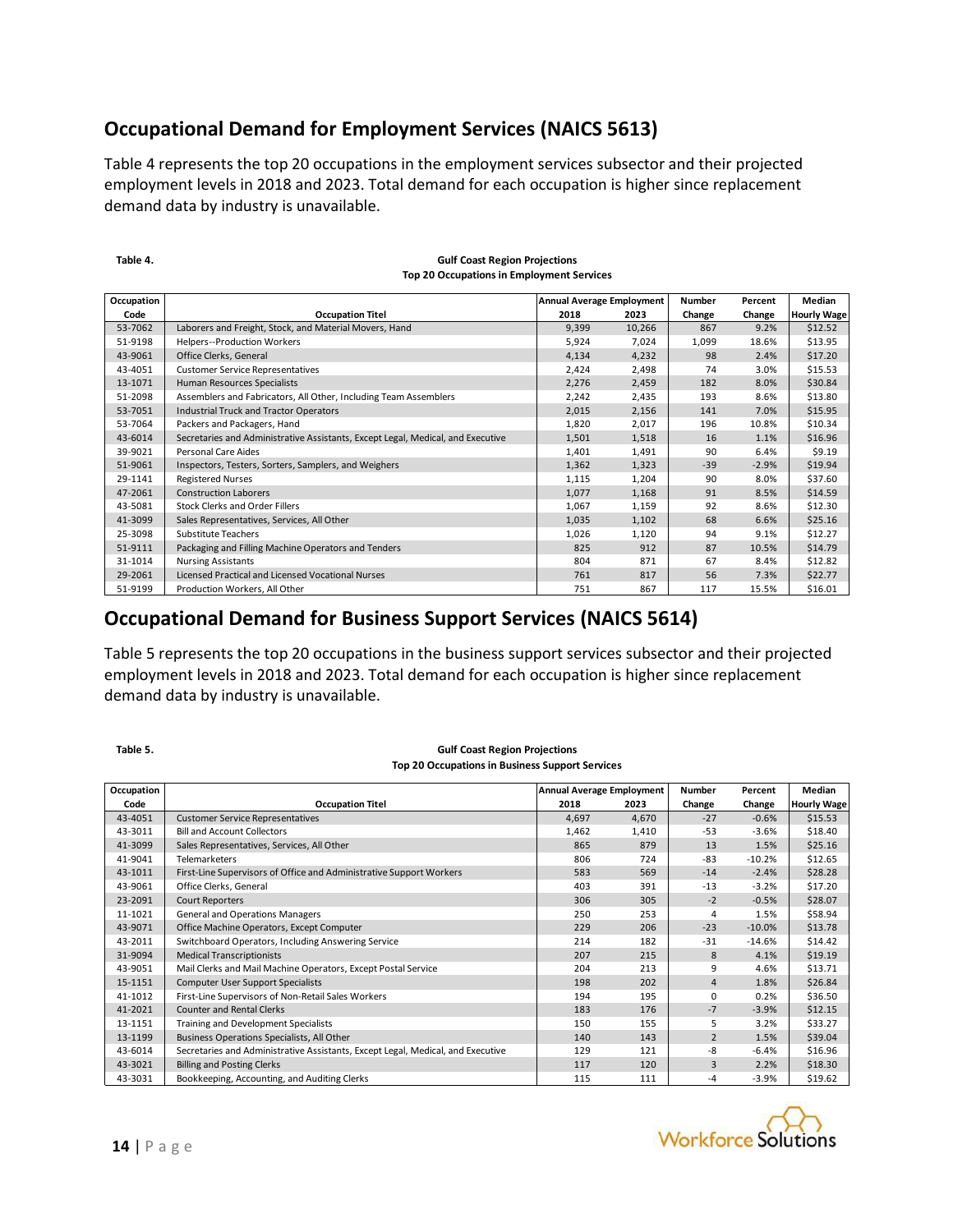### **Occupational Demand for Travel Arrangement and Recreation Services (NAICS 5615)**

Table 6 represents the top 20 occupations in the travel arrangement and recreation services subsector and their projected employment levels in 2018 and 2023. Total demand for each occupation is higher since replacement demand data by industry is unavailable.

**Table 6.**

| <b>Gulf Coast Region Projections</b>                             |
|------------------------------------------------------------------|
| Top 20 Occupations in Travel Arrangement and Recreation Services |

| Occupation |                                                                                 | <b>Annual Average Employment</b> |       | <b>Number</b>  | Percent | Median             |
|------------|---------------------------------------------------------------------------------|----------------------------------|-------|----------------|---------|--------------------|
| Code       | <b>Occupation Titel</b>                                                         | 2018                             | 2023  | Change         | Change  | <b>Hourly Wage</b> |
| 41-3041    | <b>Travel Agents</b>                                                            | 1.223                            | 1,213 | $-10$          | $-0.8%$ | \$17.13            |
| 43-4051    | <b>Customer Service Representatives</b>                                         | 349                              | 337   | $-12$          | $-3.5%$ | \$15.53            |
| 41-3099    | Sales Representatives, Services, All Other                                      | 310                              | 305   | $-5$           | $-1.8%$ | \$25.16            |
| 43-4181    | Reservation and Transportation Ticket Agents and Travel Clerks                  | 193                              | 197   | 4              | 2.0%    | \$25.74            |
| 43-9061    | Office Clerks, General                                                          | 136                              | 127   | $-9$           | $-6.7%$ | \$17.20            |
| 11-1021    | General and Operations Managers                                                 | 124                              | 123   | $-1$           | $-0.9%$ | \$58.94            |
| 41-1012    | First-Line Supervisors of Non-Retail Sales Workers                              | 117                              | 116   | $-1$           | $-1.0%$ | \$36.50            |
| 39-7018    | <b>Tour and Travel Guides</b>                                                   | 113                              | 114   | 1              | 1.3%    | \$9.75             |
| 43-1011    | First-Line Supervisors of Office and Administrative Support Workers             | 105                              | 104   | $-1$           | $-0.8%$ | \$28.28            |
| 43-3031    | Bookkeeping, Accounting, and Auditing Clerks                                    | 79                               | 75    | -5             | $-6.0%$ | \$19.62            |
| 43-6014    | Secretaries and Administrative Assistants, Except Legal, Medical, and Executive | 73                               | 66    | $-6$           | $-8.5%$ | \$16.96            |
| 13-2011    | <b>Accountants and Auditors</b>                                                 | 55                               | 54    | $-1$           | $-1.3%$ | \$37.66            |
| 27-3031    | <b>Public Relations Specialists</b>                                             | 51                               | 52    | $\mathbf{1}$   | 1.4%    | \$28.83            |
| 13-1161    | Market Research Analysts and Marketing Specialists                              | 47                               | 49    | $\overline{2}$ | 4.9%    | \$35.28            |
| 11-2022    | Sales Managers                                                                  | 36                               | 36    | $\mathbf{0}$   | $-1.2%$ | \$64.34            |
| 53-3021    | Bus Drivers, Transit and Intercity                                              | 36                               | 37    | 1              | 3.4%    | \$20.79            |
| 43-4171    | Receptionists and Information Clerks                                            | 35                               | 33    | $-2$           | $-5.0%$ | \$12.56            |
| 13-1199    | Business Operations Specialists, All Other                                      | 35                               | 34    | 0              | $-1.4%$ | \$39.04            |
| 15-1132    | Software Developers, Applications                                               | 31                               | 31    | $\mathbf{0}$   | 1.2%    | \$52.71            |
| 13-1121    | Meeting, Convention, and Event Planners                                         | 28                               | 29    | 0              | 1.4%    | \$23.38            |
|            | <b>Occupational Demand for Investigation and Security Services (NAICS 5616)</b> |                                  |       |                |         |                    |

Table 7 represents the top 20 occupations in the investigation and security services subsector and their projected employment levels in 2018 and 2023. Total demand for each occupation is higher since replacement demand data by industry is unavailable.

| Table 7.   | <b>Gulf Coast Region Projections</b>                                                  |                                  |        |                |         |                    |
|------------|---------------------------------------------------------------------------------------|----------------------------------|--------|----------------|---------|--------------------|
|            | Top 20 Occupations in Investigations and Security Services                            |                                  |        |                |         |                    |
| Occupation |                                                                                       | <b>Annual Average Employment</b> |        | Number         | Percent | Median             |
| Code       | <b>Occupation Titel</b>                                                               | 2018                             | 2023   | Change         | Change  | <b>Hourly Wage</b> |
| 33-9032    | Security Guards                                                                       | 18,240                           | 19,872 | 1,631          | 8.9%    | \$11.97            |
| 49-2098    | Security and Fire Alarm Systems Installers                                            | 998                              | 1,137  | 139            | 13.9%   | \$23.39            |
| 33-1099    | First-Line Supervisors of Protective Service Workers, All Other                       | 625                              | 693    | 68             | 10.9%   | \$26.88            |
| 41-3099    | Sales Representatives, Services, All Other                                            | 537                              | 597    | 60             | 11.1%   | \$25.16            |
| 43-9061    | Office Clerks, General                                                                | 368                              | 386    | 18             | 5.0%    | \$17.20            |
| 43-4051    | <b>Customer Service Representatives</b>                                               | 307                              | 347    | 40             | 12.9%   | \$15.53            |
| 11-1021    | <b>General and Operations Managers</b>                                                | 265                              | 298    | 33             | 12.6%   | \$58.94            |
| 43-5032    | Dispatchers, Except Police, Fire, and Ambulance                                       | 242                              | 259    | 17             | 6.9%    | \$18.68            |
| 43-6014    | Secretaries and Administrative Assistants, Except Legal, Medical, and Executive       | 166                              | 174    | 8              | 5.1%    | \$16.96            |
| 49-9094    | Locksmiths and Safe Repairers                                                         | 142                              | 157    | 14             | 9.9%    | \$26.18            |
| 33-9021    | <b>Private Detectives and Investigators</b>                                           | 129                              | 155    | 26             | 20.1%   | \$25.11            |
| 49-1011    | First-Line Supervisors of Mechanics, Installers, and Repairers                        | 127                              | 143    | 16             | 12.6%   | \$33.33            |
| 43-3031    | Bookkeeping, Accounting, and Auditing Clerks                                          | 117                              | 128    | 11             | 9.7%    | \$19.62            |
| 43-1011    | First-Line Supervisors of Office and Administrative Support Workers                   | 102                              | 115    | 13             | 12.6%   | \$28.28            |
| 33-9099    | Protective Service Workers, All Other                                                 | 65                               | 73     | 8              | 11.8%   | \$10.44            |
| 33-9091    | <b>Crossing Guards</b>                                                                | 65                               | 71     | $\overline{7}$ | 10.2%   | \$14.00            |
| 41-4012    | Sales Representatives, Wholesale and Manufacturing, Except Technical and Scientific P | 64                               | 72     | 8              | 12.7%   | \$31.34            |
| 13-1071    | Human Resources Specialists                                                           | 54                               | 59     | 5              | 8.9%    | \$30.84            |
| 43-5061    | Production, Planning, and Expediting Clerks                                           | 49                               | 54     | 5              | 9.6%    | \$23.23            |
| 13-1199    | Business Operations Specialists, All Other                                            | 48                               | 56     | 8              | 16.1%   | \$39.04            |
|            |                                                                                       |                                  |        |                |         |                    |

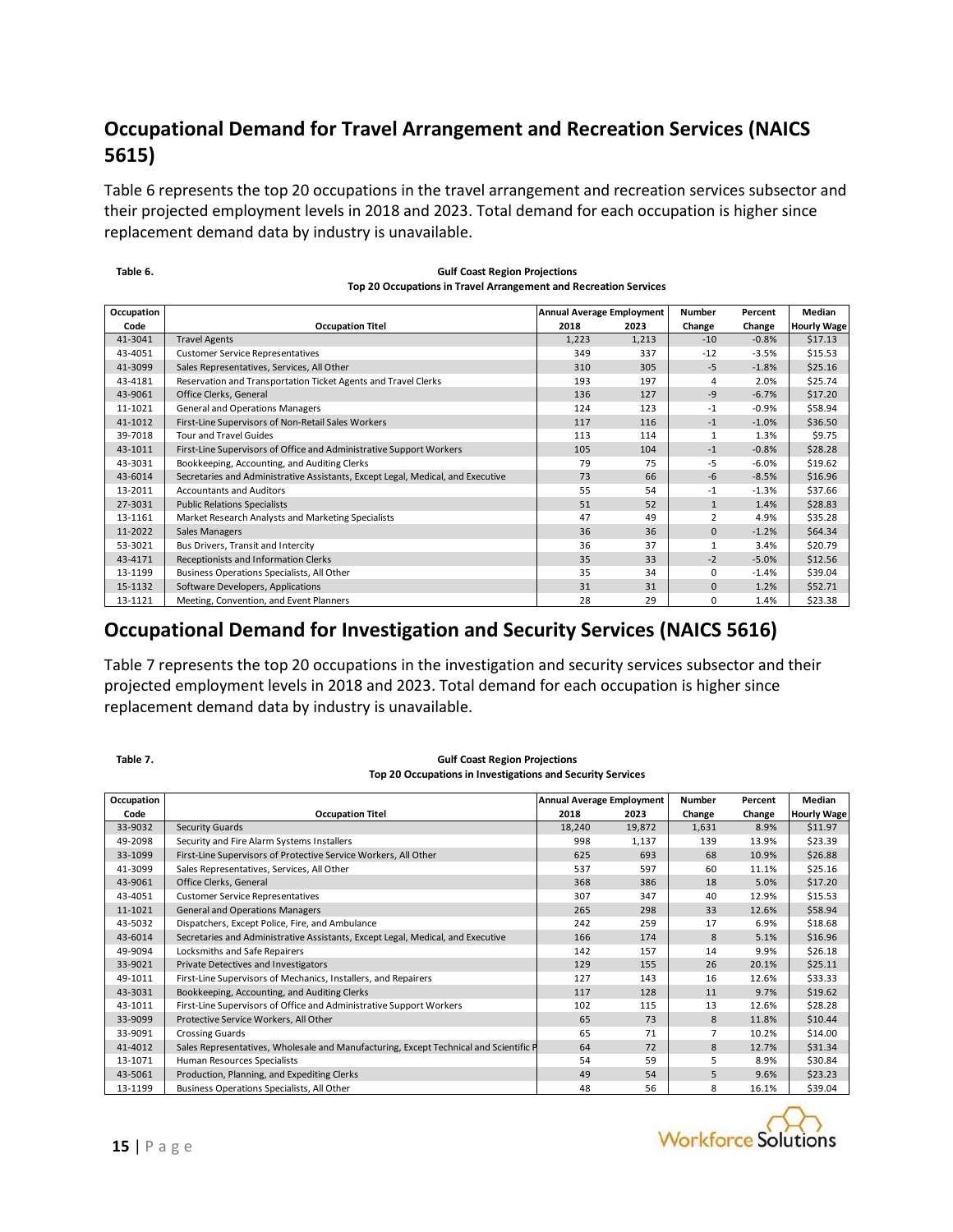#### **Occupational Demand for Services to Buildings and Dwellings (NAICS 5617)**

Table 8 represents the top 20 occupations in the services to buildings and dwellings subsector and their projected employment levels in 2018 and 2023. Total demand for each occupation is higher since replacement demand data by industry is unavailable.

| Occupation |                                                                                 | <b>Annual Average Employment</b> |        | Number | Percent | Median             |
|------------|---------------------------------------------------------------------------------|----------------------------------|--------|--------|---------|--------------------|
| Code       | <b>Occupation Titel</b>                                                         | 2018                             | 2023   | Change | Change  | <b>Hourly Wage</b> |
| 37-2011    | Janitors and Cleaners, Except Maids and Housekeeping Cleaners                   | 20,457                           | 21,476 | 1,019  | 5.0%    | \$10.66            |
| 37-3011    | Landscaping and Groundskeeping Workers                                          | 9,514                            | 10,245 | 731    | 7.7%    | \$12.14            |
| 37-2012    | Maids and Housekeeping Cleaners                                                 | 4,218                            | 4,380  | 162    | 3.9%    | \$9.58             |
| 37-2021    | Pest Control Workers                                                            | 1,382                            | 1,545  | 163    | 11.8%   | \$17.70            |
| 37-3013    | <b>Tree Trimmers and Pruners</b>                                                | 1,294                            | 1,378  | 84     | 6.5%    | \$14.77            |
| 43-9061    | Office Clerks, General                                                          | 1,291                            | 1,303  | 12     | 0.9%    | \$17.20            |
| 41-3099    | Sales Representatives, Services, All Other                                      | 1,112                            | 1,180  | 68     | 6.1%    | \$25.16            |
| 11-1021    | <b>General and Operations Managers</b>                                          | 925                              | 981    | 57     | 6.1%    | \$58.94            |
| 37-1011    | First-Line Supervisors of Housekeeping and Janitorial Workers                   | 824                              | 876    | 53     | 6.4%    | \$20.12            |
| 37-1012    | First-Line Supervisors of Landscaping, Lawn Service, and Groundskeeping Workers | 783                              | 854    | 71     | 9.1%    | \$20.32            |
| 43-6014    | Secretaries and Administrative Assistants, Except Legal, Medical, and Executive | 637                              | 636    | $-1$   | $-0.2%$ | \$16.96            |
| 49-9071    | Maintenance and Repair Workers, General                                         | 481                              | 503    | 23     | 4.7%    | \$17.46            |
| 49-9099    | Installation, Maintenance, and Repair Workers, All Other                        | 464                              | 485    | 21     | 4.5%    | \$17.38            |
| 43-3031    | Bookkeeping, Accounting, and Auditing Clerks                                    | 346                              | 350    | 4      | 1.2%    | \$19.62            |
| 51-6011    | Laundry and Dry-Cleaning Workers                                                | 290                              | 302    | 12     | 4.1%    | \$9.95             |
| 37-2019    | Building Cleaning Workers, All Other                                            | 281                              | 295    | 14     | 5.1%    | \$10.12            |
| 53-7061    | Cleaners of Vehicles and Equipment                                              | 263                              | 274    | 10     | 3.9%    | \$10.97            |
| 43-4051    | <b>Customer Service Representatives</b>                                         | 223                              | 239    | 16     | 7.0%    | \$15.53            |
| 53-7062    | Laborers and Freight, Stock, and Material Movers, Hand                          | 208                              | 220    | 11     | 5.5%    | \$12.52            |
| 47-2061    | <b>Construction Laborers</b>                                                    | 194                              | 207    | 12     | 6.4%    | \$14.59            |

#### **Gulf Coast Region Projections Top 20 Occupations Services to Buildings and Dwellings**

Table 9 represents the top 20 occupations in the other support services subsector and their projected employment levels in 2018 and 2023. Total demand for each occupation is higher since replacement demand data by industry is unavailable.

| Table 9.   | <b>Gulf Coast Region Projections</b><br>Top 20 Occupations in Other Support Services |                                  |      |                |         |                    |
|------------|--------------------------------------------------------------------------------------|----------------------------------|------|----------------|---------|--------------------|
| Occupation |                                                                                      | <b>Annual Average Employment</b> |      | Number         | Percent | Median             |
| Code       | <b>Occupation Titel</b>                                                              | 2018                             | 2023 | Change         | Change  | <b>Hourly Wage</b> |
| 43-5111    | Weighers, Measurers, Checkers, and Samplers, Recordkeeping                           | 382                              | 384  | $\overline{3}$ | 0.7%    | \$14.82            |
| 33-2011    | Firefighters                                                                         | 256                              | 277  | 20             | 7.8%    | \$24.88            |
| 41-3099    | Sales Representatives, Services, All Other                                           | 239                              | 257  | 18             | 7.5%    | \$25.16            |
| 53-7062    | Laborers and Freight, Stock, and Material Movers, Hand                               | 227                              | 251  | 24             | 10.5%   | \$12.52            |
| 33-9091    | <b>Crossing Guards</b>                                                               | 227                              | 248  | 21             | 9.2%    | \$14.00            |
| 43-9061    | Office Clerks, General                                                               | 198                              | 205  | 6              | 3.2%    | \$17.20            |
| 43-5081    | <b>Stock Clerks and Order Fillers</b>                                                | 186                              | 204  | 18             | 9.6%    | \$12.30            |
| 43-4051    | <b>Customer Service Representatives</b>                                              | 177                              | 185  | 8              | 4.3%    | \$15.53            |
| 51-9061    | Inspectors, Testers, Sorters, Samplers, and Weighers                                 | 124                              | 133  | 9              | 7.0%    | \$19.94            |
| 53-7064    | Packers and Packagers, Hand                                                          | 122                              | 137  | 15             | 12.1%   | \$10.34            |
| 11-1021    | <b>General and Operations Managers</b>                                               | 111                              | 122  | 11             | 10.3%   | \$58.94            |
| 13-1121    | Meeting, Convention, and Event Planners                                              | 100                              | 111  | 10             | 10.1%   | \$23.38            |
| 51-9111    | Packaging and Filling Machine Operators and Tenders                                  | 92                               | 102  | 10             | 11.4%   | \$14.79            |
| 43-1011    | First-Line Supervisors of Office and Administrative Support Workers                  | 72                               | 76   | 4              | 5.1%    | \$28.28            |
| 51-9198    | <b>Helpers--Production Workers</b>                                                   | 68                               | 74   | 6              | 8.2%    | \$13.95            |
| 43-6014    | Secretaries and Administrative Assistants, Except Legal, Medical, and Executive      | 64                               | 66   | $\mathbf{1}$   | 2.3%    | \$16.96            |
| 27-1026    | Merchandise Displayers and Window Trimmers                                           | 55                               | 60   | $\overline{4}$ | 8.1%    | \$11.93            |
| 13-1199    | Business Operations Specialists, All Other                                           | 51                               | 56   | 5              | 9.5%    | \$39.04            |
| 53-7051    | <b>Industrial Truck and Tractor Operators</b>                                        | 51                               | 54   | $\overline{4}$ | 7.6%    | \$15.95            |
| 43-4031    | Court, Municipal, and License Clerks                                                 | 48                               | 53   | 4              | 9.0%    | \$15.95            |





**Table 8.**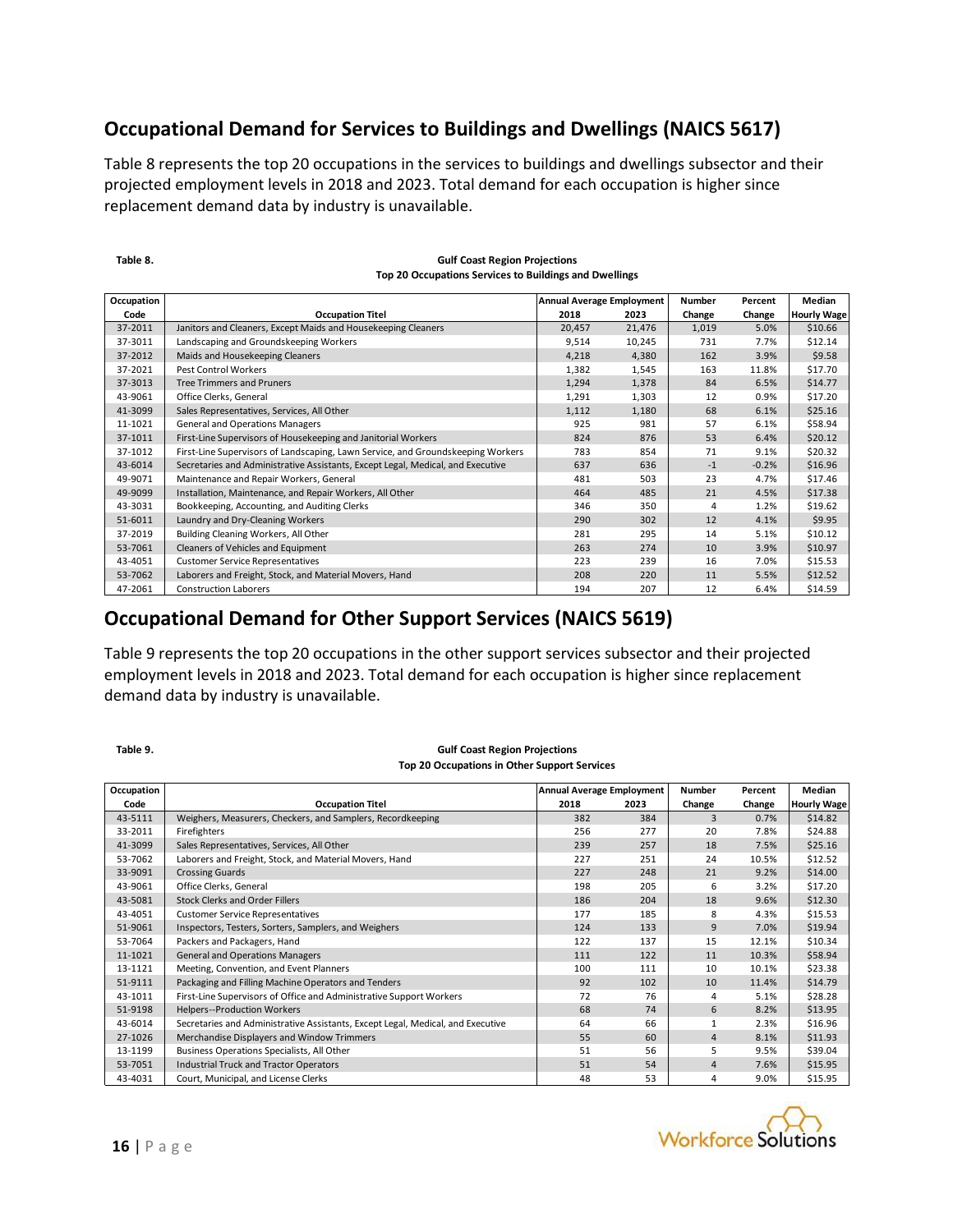### **Recent Employment Trends in Waste Management and Remediation Services (NAICS 562)**

While the total number of jobs in Waste Management and Remediation Services pales in comparison to that of Administrative and Support Services, the industry has added jobs at a much faster pace over the same period from 2012 to 2017, up 3,003 jobs or 32.7 percent compared to the 9.8 percent increase of the Gulf Coast Region as a whole. Waste Collection added experienced the strongest growth adding the largest number of jobs as well, up 1,733 jobs or 94.0 percent over the five-year period. Remediation and Other Waste Management Services added jobs at the second strongest pace of 21.3 percent, up 600 jobs, followed by Waste Treatment and Disposal, up 669 jobs or 14.7 percent. (See Chart 6.)



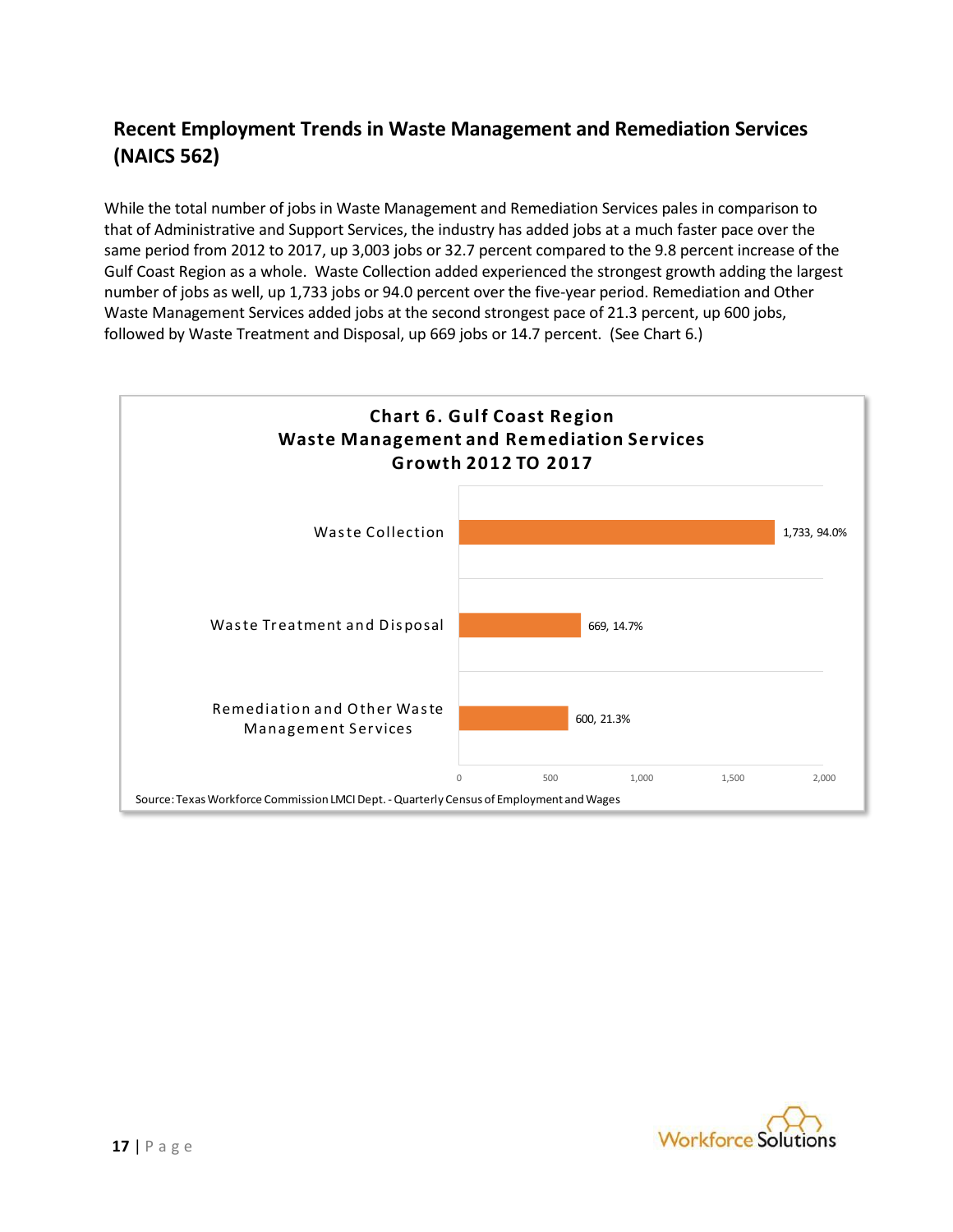### **Waste Management and Remediation Services - Employment Projections (NAICS 562)**

Waste Management and Remediation Services is projected to add an estimated 1,857 jobs from 2016 to 2026. The 16.2 percent increase is slightly weaker than the projected 17.4 percent increase for all industries in the Gulf Coast Region. Among the three major Waste Management and Remediation Services industries, two are projected to grow faster than the average for all industries. Waste Collection is projected to grow the fastest at 23.5 percent over the 10-year period. This is followed by Remediation and Other Waste Management Services (22.7 percent) and Waste Treatment and Disposal (7.6 percent). (See Table 10.)

#### **Table 10.**

#### **Gulf Coast Region Projections**

| Industry |                                                 |           | <b>Annual Average Employment</b> | <b>Number</b> | Percent |
|----------|-------------------------------------------------|-----------|----------------------------------|---------------|---------|
| Code     | <b>Industry Title</b>                           | 2016      | 2026                             | Change        | Change  |
|          | <b>Total, All Industries</b>                    | 3,202,048 | 3,757,792                        | 555,744       | 17.4    |
| 562      | Waste Management and Remediation Services       | 11.478    | 13,335                           | 1,857         | 16.2    |
| 5622     | Waste Treatment and Disposal                    | 5.115     | 5.502                            | 387           | 7.6     |
| 5629     | Remediation and Other Waste Management Services | 3,187     | 3,911                            | 724           | 22.7    |
| 5621     | <b>Waste Collection</b>                         | 3,176     | 3.922                            | 746           | 23.5    |

#### **Occupational Demand for Waste Collection (NAICS 5621)**

Table 11 represents the top 20 occupations in the waste collection subsector and their projected employment levels in 2018 and 2023. Total demand for each occupation is higher since replacement demand data by industry is unavailable.

#### **Table 11.**

#### **Gulf Coast Region Projections Top 20 Occupations in Waste Collection**

| Table 11.  | <b>Gulf Coast Region Projections</b>                                                |                                  |       |                |         |                    |
|------------|-------------------------------------------------------------------------------------|----------------------------------|-------|----------------|---------|--------------------|
|            | <b>Top 20 Occupations in Waste Collection</b>                                       |                                  |       |                |         |                    |
| Occupation |                                                                                     | <b>Annual Average Employment</b> |       | Number         | Percent | Median             |
| Code       | <b>Occupation Titel</b>                                                             | 2018                             | 2023  | Change         | Change  | <b>Hourly Wage</b> |
| 53-7081    | Refuse and Recyclable Material Collectors                                           | 1,165                            | 1,443 | 277            | 23.8%   | \$16.66            |
| 53-3032    | Heavy and Tractor-Trailer Truck Drivers                                             | 615                              | 774   | 158            | 25.7%   | \$19.70            |
| 53-7062    | Laborers and Freight, Stock, and Material Movers, Hand                              | 159                              | 203   | 44             | 27.7%   | \$12.52            |
| 49-3031    | Bus and Truck Mechanics and Diesel Engine Specialists                               | 136                              | 169   | 34             | 24.7%   | \$23.23            |
| 43-9061    | Office Clerks, General                                                              | 94                               | 112   | 18             | 19.3%   | \$17.20            |
| 53-1048    | First-line Supervisors of Transportation and Mat'l Moving Workers, Except Air Cargo | 83                               | 104   | 21             | 25.8%   | \$28.56            |
| 41-3099    | Sales Representatives, Services, All Other                                          | 66                               | 83    | 16             | 24.5%   | \$25.16            |
| 53-7051    | <b>Industrial Truck and Tractor Operators</b>                                       | 60                               | 74    | 13             | 22.4%   | \$15.95            |
| 11-1021    | <b>General and Operations Managers</b>                                              | 56                               | 71    | 15             | 27.0%   | \$58.94            |
| 43-4051    | <b>Customer Service Representatives</b>                                             | 47                               | 58    | 11             | 24.4%   | \$15.53            |
| 43-6014    | Secretaries and Administrative Assistants, Except Legal, Medical, and Executive     | 44                               | 52    | 8              | 19.1%   | \$16.96            |
| 43-5111    | Weighers, Measurers, Checkers, and Samplers, Recordkeeping                          | 31                               | 39    | 8              | 26.0%   | \$14.82            |
| 43-5032    | Dispatchers, Except Police, Fire, and Ambulance                                     | 26                               | 31    | 5              | 20.6%   | \$18.68            |
| 43-3031    | Bookkeeping, Accounting, and Auditing Clerks                                        | 24                               | 29    | 5              | 21.9%   | \$19.62            |
| 51-4121    | Welders, Cutters, Solderers, and Brazers                                            | 22                               | 27    | 5              | 23.6%   | \$23.07            |
| 47-4041    | Hazardous Materials Removal Workers                                                 | 19                               | 25    | 6              | 32.2%   | \$17.73            |
| 43-1011    | First-Line Supervisors of Office and Administrative Support Workers                 | 17                               | 21    | $\overline{4}$ | 23.1%   | \$28.28            |
| 49-9071    | Maintenance and Repair Workers, General                                             | 16                               | 20    | 4              | 25.4%   | \$17.46            |
| 53-3033    | Light Truck or Delivery Services Drivers                                            | 16                               | 20    | $\overline{4}$ | 28.5%   | \$14.64            |
| 51-9061    | Inspectors, Testers, Sorters, Samplers, and Weighers                                | 16                               | 18    | $\overline{2}$ | 13.1%   | \$19.94            |
|            |                                                                                     |                                  |       |                |         |                    |
|            |                                                                                     |                                  |       |                |         |                    |

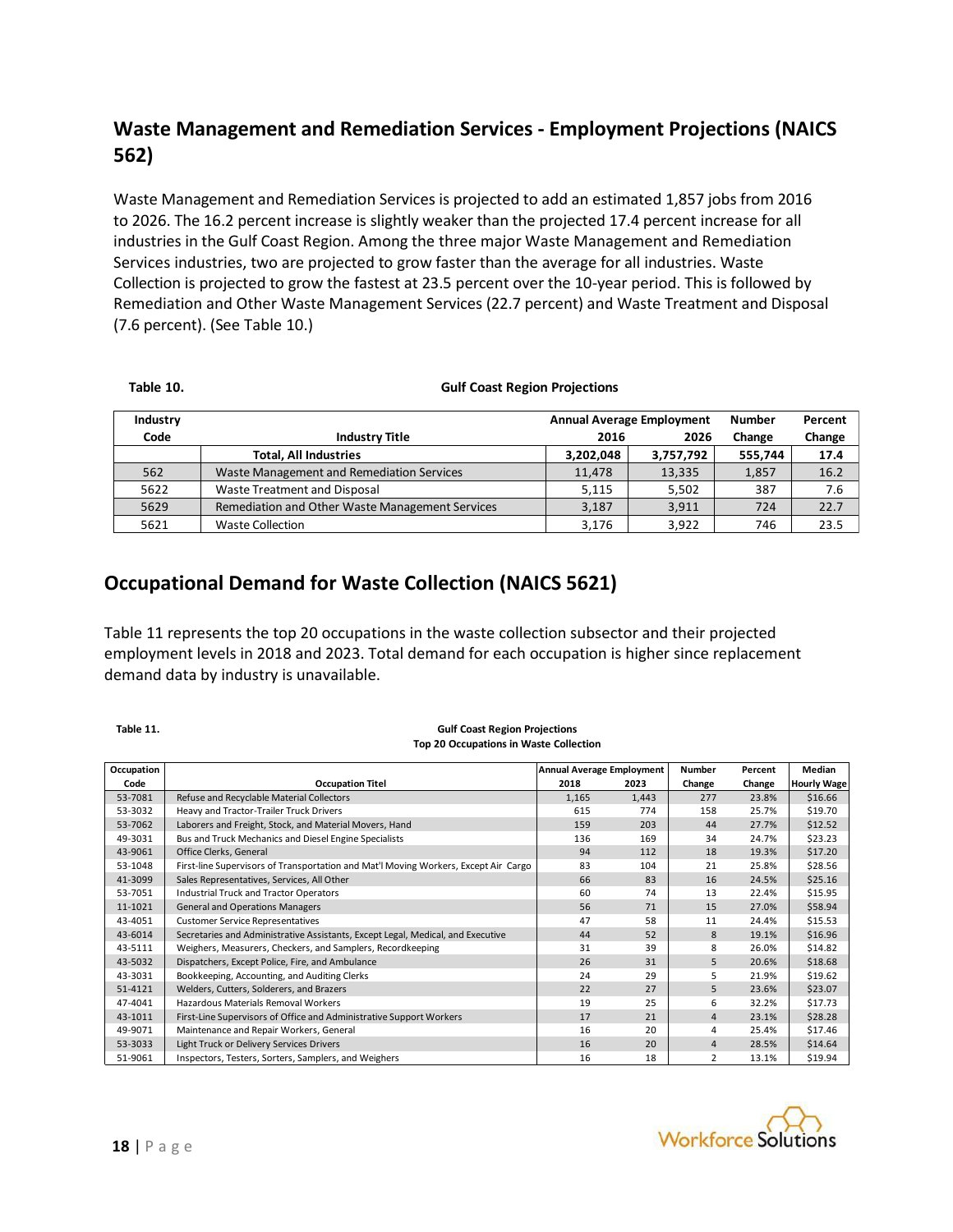### **Occupational Demand for Waste Treatment and Disposal (NAICS 5622)**

Table 12 represents the top 20 occupations in the waste treatment and disposal subsector and their projected employment levels in 2018 and 2023. Total demand for each occupation is higher since replacement demand data by industry is unavailable.

| Occupation |                                                                                     | Annual Average Employment |       | <b>Number</b>  | Percent | Median             |
|------------|-------------------------------------------------------------------------------------|---------------------------|-------|----------------|---------|--------------------|
| Code       | <b>Occupation Titel</b>                                                             | 2018                      | 2023  | Change         | Change  | <b>Hourly Wage</b> |
| 53-7081    | Refuse and Recyclable Material Collectors                                           | 2,215                     | 2,526 | 312            | 14.1%   | \$16.66            |
| 53-3032    | Heavy and Tractor-Trailer Truck Drivers                                             | 1,286                     | 1,468 | 182            | 14.1%   | \$19.70            |
| 49-3031    | Bus and Truck Mechanics and Diesel Engine Specialists                               | 338                       | 379   | 41             | 12.3%   | \$23.23            |
| 53-7062    | Laborers and Freight, Stock, and Material Movers, Hand                              | 325                       | 374   | 50             | 15.3%   | \$12.52            |
| 43-9061    | Office Clerks, General                                                              | 223                       | 241   | 18             | 8.2%    | \$17.20            |
| 47-4041    | Hazardous Materials Removal Workers                                                 | 213                       | 224   | 11             | 5.3%    | \$17.73            |
| 11-1021    | <b>General and Operations Managers</b>                                              | 203                       | 223   | 20             | 9.7%    | \$58.94            |
| 41-3099    | Sales Representatives, Services, All Other                                          | 201                       | 221   | 20             | 10.0%   | \$25.16            |
| 47-2073    | Operating Engineers and Other Construction Equipment Operators                      | 193                       | 203   | 10             | 5.4%    | \$19.32            |
| 53-1048    | First-line Supervisors of Transportation and Mat'l Moving Workers, Except Air Cargo | 191                       | 216   | 26             | 13.4%   | \$28.56            |
| 53-7051    | <b>Industrial Truck and Tractor Operators</b>                                       | 172                       | 191   | 19             | 11.0%   | \$15.95            |
| 51-8031    | Water and Wastewater Treatment Plant and System Operators                           | 140                       | 139   | $-1$           | $-0.8%$ | \$20.01            |
| 43-4051    | <b>Customer Service Representatives</b>                                             | 133                       | 147   | 14             | 10.7%   | \$15.53            |
| 43-5111    | Weighers, Measurers, Checkers, and Samplers, Recordkeeping                          | 117                       | 127   | 10             | 8.5%    | \$14.82            |
| 29-9011    | Occupational Health and Safety Specialists                                          | 107                       | 112   | $\overline{4}$ | 4.1%    | \$36.08            |
| 43-6014    | Secretaries and Administrative Assistants, Except Legal, Medical, and Executive     | 103                       | 110   | 8              | 7.3%    | \$16.96            |
| 49-9071    | Maintenance and Repair Workers, General                                             | 92                        | 99    | $\overline{7}$ | 7.9%    | \$17.46            |
| 47-1011    | First-Line Supervisors of Construction Trades and Extraction Workers                | 75                        | 79    | 4              | 5.3%    | \$33.54            |
| 43-3031    | Bookkeeping, Accounting, and Auditing Clerks                                        | 74                        | 79    | 5              | 6.4%    | \$19.62            |
| 51-1011    | First-Line Supervisors of Production and Operating Workers                          | 70                        | 71    | $\overline{2}$ | 2.4%    | \$32.18            |

#### **Gulf Coast Region Projections Top 20 Occupations in Waste Treatment and Disposal**

# **(NAICS 5629)**

Table 13 represents the top 20 occupations in the remediation and other waste management services subsector and their projected employment levels in 2018 and 2023. Total demand for each occupation is higher since replacement demand data by industry is unavailable.

| Occupation |                                                                                     | <b>Annual Average Employment</b> |       | <b>Number</b> | Percent | Median             |
|------------|-------------------------------------------------------------------------------------|----------------------------------|-------|---------------|---------|--------------------|
| Code       | <b>Occupation Titel</b>                                                             | 2018                             | 2023  | Change        | Change  | <b>Hourly Wage</b> |
| 53-7081    | Refuse and Recyclable Material Collectors                                           | 2,281                            | 2,602 | 321           | 14.1%   | \$16.66            |
| 53-3032    | Heavy and Tractor-Trailer Truck Drivers                                             | 1,522                            | 1,741 | 219           | 14.4%   | \$19.70            |
| 47-4041    | Hazardous Materials Removal Workers                                                 | 817                              | 930   | 113           | 13.8%   | \$17.73            |
| 53-7062    | Laborers and Freight, Stock, and Material Movers, Hand                              | 507                              | 589   | 82            | 16.3%   | \$12.52            |
| 43-9061    | Office Clerks, General                                                              | 385                              | 416   | 31            | 8.1%    | \$17.20            |
| 49-3031    | Bus and Truck Mechanics and Diesel Engine Specialists                               | 363                              | 408   | 45            | 12.3%   | \$23.23            |
| 11-1021    | <b>General and Operations Managers</b>                                              | 313                              | 351   | 38            | 12.1%   | \$58.94            |
| 41-3099    | Sales Representatives, Services, All Other                                          | 313                              | 349   | 36            | 11.5%   | \$25.16            |
| 47-1011    | First-Line Supervisors of Construction Trades and Extraction Workers                | 271                              | 304   | 33            | 12.2%   | \$33.54            |
| 53-1048    | First-line Supervisors of Transportation and Mat'l Moving Workers, Except Air Cargo | 234                              | 266   | 32            | 13.8%   | \$28.56            |
| 47-2073    | Operating Engineers and Other Construction Equipment Operators                      | 231                              | 248   | 17            | 7.4%    | \$19.32            |
| 53-7051    | <b>Industrial Truck and Tractor Operators</b>                                       | 222                              | 248   | 26            | 11.7%   | \$15.95            |
| 47-2061    | <b>Construction Laborers</b>                                                        | 205                              | 237   | 32            | 15.6%   | \$14.59            |
| 47-4071    | Septic Tank Servicers and Sewer Pipe Cleaners                                       | 204                              | 248   | 45            | 22.1%   | \$14.42            |
| 43-6014    | Secretaries and Administrative Assistants, Except Legal, Medical, and Executive     | 183                              | 198   | 15            | 7.9%    | \$16.96            |
| 43-4051    | <b>Customer Service Representatives</b>                                             | 161                              | 181   | 19            | 12.0%   | \$15.53            |
| 51-8031    | Water and Wastewater Treatment Plant and System Operators                           | 149                              | 149   | $\mathbf{0}$  | $-0.1%$ | \$20.01            |
| 43-5111    | Weighers, Measurers, Checkers, and Samplers, Recordkeeping                          | 133                              | 145   | 12            | 8.7%    | \$14.82            |
| 29-9011    | Occupational Health and Safety Specialists                                          | 125                              | 131   | 6             | 4.8%    | \$36.08            |
| 43-3031    | Bookkeeping, Accounting, and Auditing Clerks                                        | 114                              | 123   | 10            | 8.4%    | \$19.62            |

**Gulf Coast Region Projections Top 20 Occupations in Remediation and Other Waste Management Services**



**Table 13.**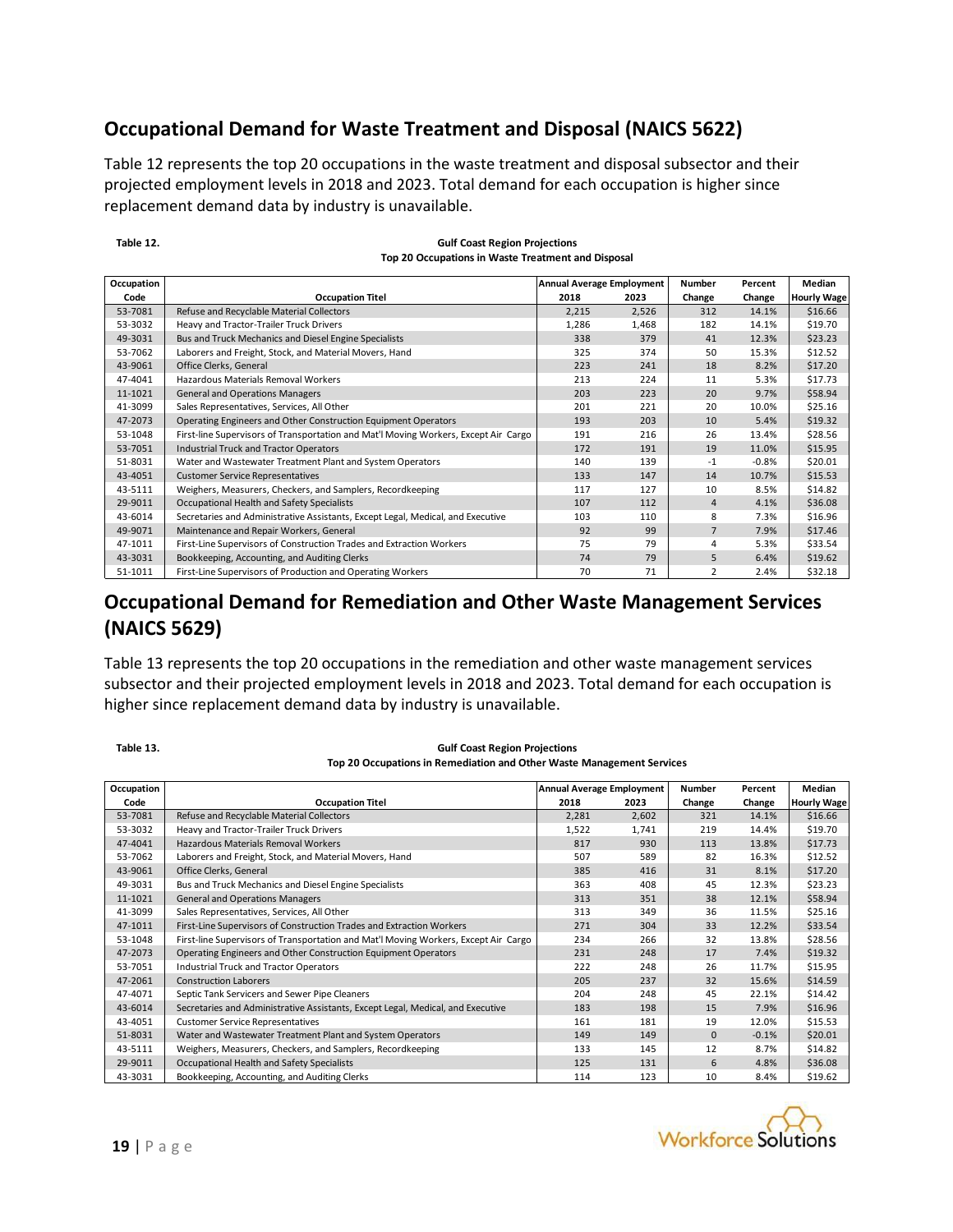#### **Wages**

Of the two major sectors ng Waste Management and Remediation Services makes substantially higher contributions to the region with wages that are 35.3 percent higher than the average private sector wage. Wages in Administrative and Support Services are, however, 31.7 percent below the average private sector wage.

When viewing the industries at a more detailed level the average weekly wages vary much more greatly from as low as \$500 to more than \$3,000. Waste Treatment and Disposal paid the highest average weekly wage of \$3,049. Lowest average weekly wages were found in Services to Buildings and Dwellings at \$500 and Investigation and Security Services at \$562. (See Chart 7.)

The wage data that follows was compiled from quarterly employment and wage reports submitted by employer's subject to the Texas Unemployment Compensation Act.

| <b>First Quarter</b>                             |         |         |         |         |         |         | <b>Percent Increase</b> |
|--------------------------------------------------|---------|---------|---------|---------|---------|---------|-------------------------|
| <b>Average Weekly Wages</b>                      | 2012    | 2013    | 2014    | 2015    | 2016    | 2017    | 2012 to 2017            |
| Administrative and support services              | \$878   | \$895   | \$957   | \$968   | \$960   | \$951   | 8.3%                    |
| <b>Waste Management and Remediation Services</b> | \$1,767 | \$1,444 | \$1,467 | \$1,713 | \$1.626 | \$1,885 | 6.7%                    |
| <b>Total Private Sector</b>                      | \$1.302 | \$1.298 | \$1.357 | \$1,405 | \$1.334 | \$1.393 | 7.0%                    |